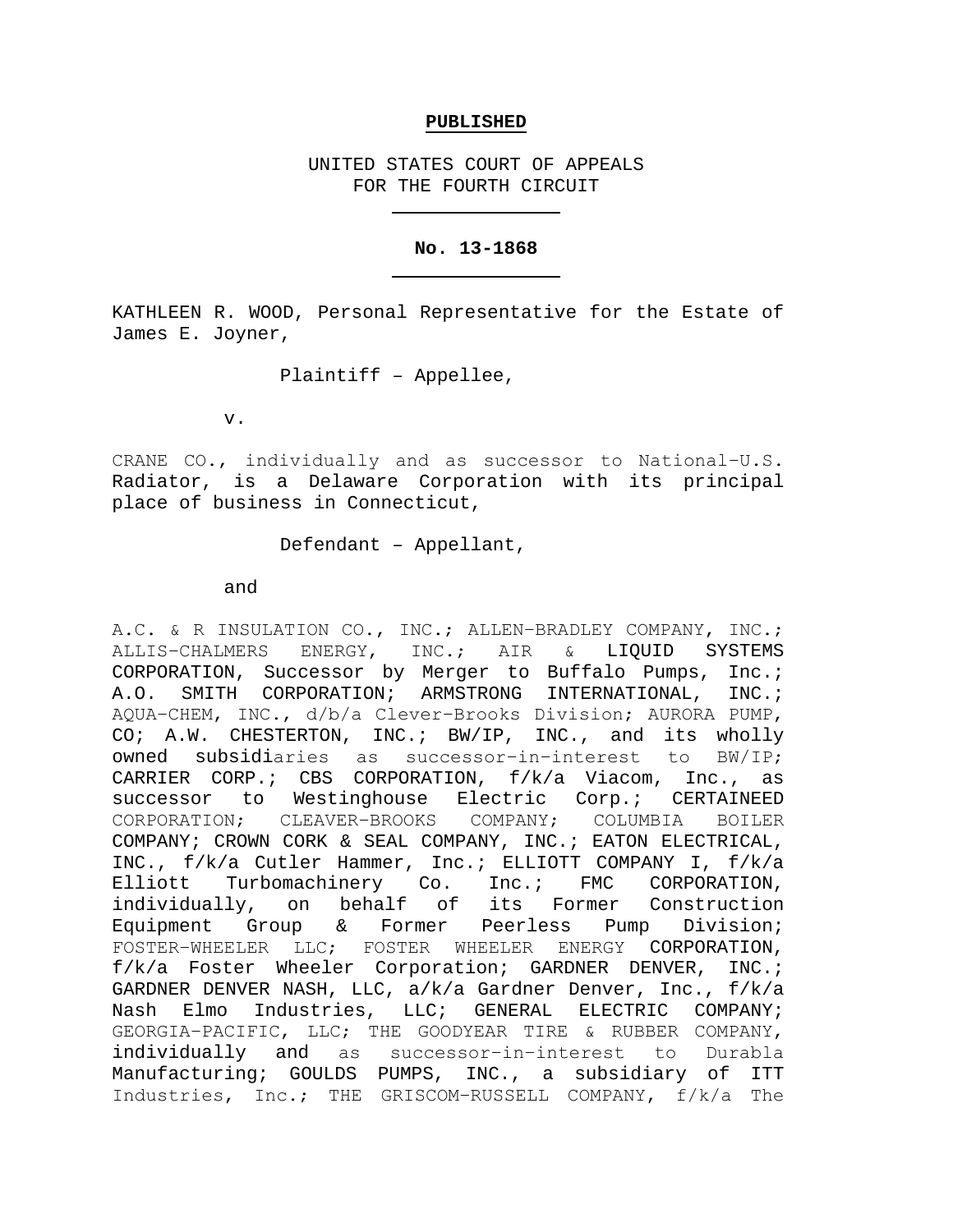Dial Corporation, a Delaware Corporation; H.B. FULLER COMPANY, Successor/or parent of Benjamin Foster Division of Amchem Products, Inc.; H.B. SMITH COMPANY, INC., a/k/a Smith Cast Iron Boilers; HONEYWELL INTERNATIONAL, INC.;<br>HOPEMAN BROTHERS, INC.; IMO INDUSTRIES, INCORPORATED, INDUSTRIES, INCORPORATED, individually and on behalf of and successor to DeLaval; DeLaval Stream Turbine Co., IMO DeLaval and Warren Pump Co.; INGERSOLL−RAND COMPANY; INTERNATIONAL PAPER COMPANY, INC.; JOHN CRANE, INC.; KAISER GYPSUM COMPANY, INC.;<br>MCNALLY INDUSTRIES, INC., individually and as INDUSTRIES, INC., individually and as successor−in−interest to Northern Pump Company and Northern Fire Apparatus Company; MCIC, INC., f/k/a McCormick Asbestos Co.; METROPOLITAN LIFE INSURANCE CO.; NATIONAL SERVICE INDUSTRIES, INC., f/k/a North Brothers, Inc.; OWENS−ILLINOIS, INC.; RAPID−AMERICAN CORPORATION; RILEY POWER, INC., f/k/a Babcock Borsig, Inc., f/k/a Riley Stoker Corporation; SB DECKING, INC., f/k/a Selby, Battersby & Company; SEALING EQUIPMENT PRODUCTS CO. INC.; SIEMANS DEMAG<br>DELAVAL TURBOMACHINERY, INC., f/k/a Demaq Delaval INC., f/k/a Turbomachinery, Inc.; SCHNEIDER ELECTRIC USA, INC., f/k/a Square D Company; UNION CARBIDE CORPORATION; UNIROYAL,<br>INCORPORATED; VALEN VALVE CORPORATION; WALLACE & GALE INCORPORATED; VALEN VALVE CORPORATION; WALLACE & GALE ASBESTOS SETTLEMENT TRUST; THE WALTER E. CAMPBELL COMPANY, INC.; WARREN PUMPS, LLC, f/k/a Warren Pumps, Incorporated; WEIL PUMP COMPANY INC.; WEIL-MCLAIN, INC.; YARWAY<br>CORPORATION; ROCKWELL AUTOMATION, INC., successor-in-ROCKWELL AUTOMATION, INC., successor-ininterest to Allen−Bradley Co.,

Defendants.

Appeal from the United States District Court for the District of Maryland, at Baltimore. Catherine C. Blake, District Judge. (1:12-cv-02294-CCB)

Argued: March 19, 2014 Decided: August 15, 2014

Before DUNCAN, WYNN, and DIAZ, Circuit Judges.

Affirmed by published opinion. Judge Diaz wrote the opinion, in which Judge Wynn joined. Judge Duncan concurred in the judgment only.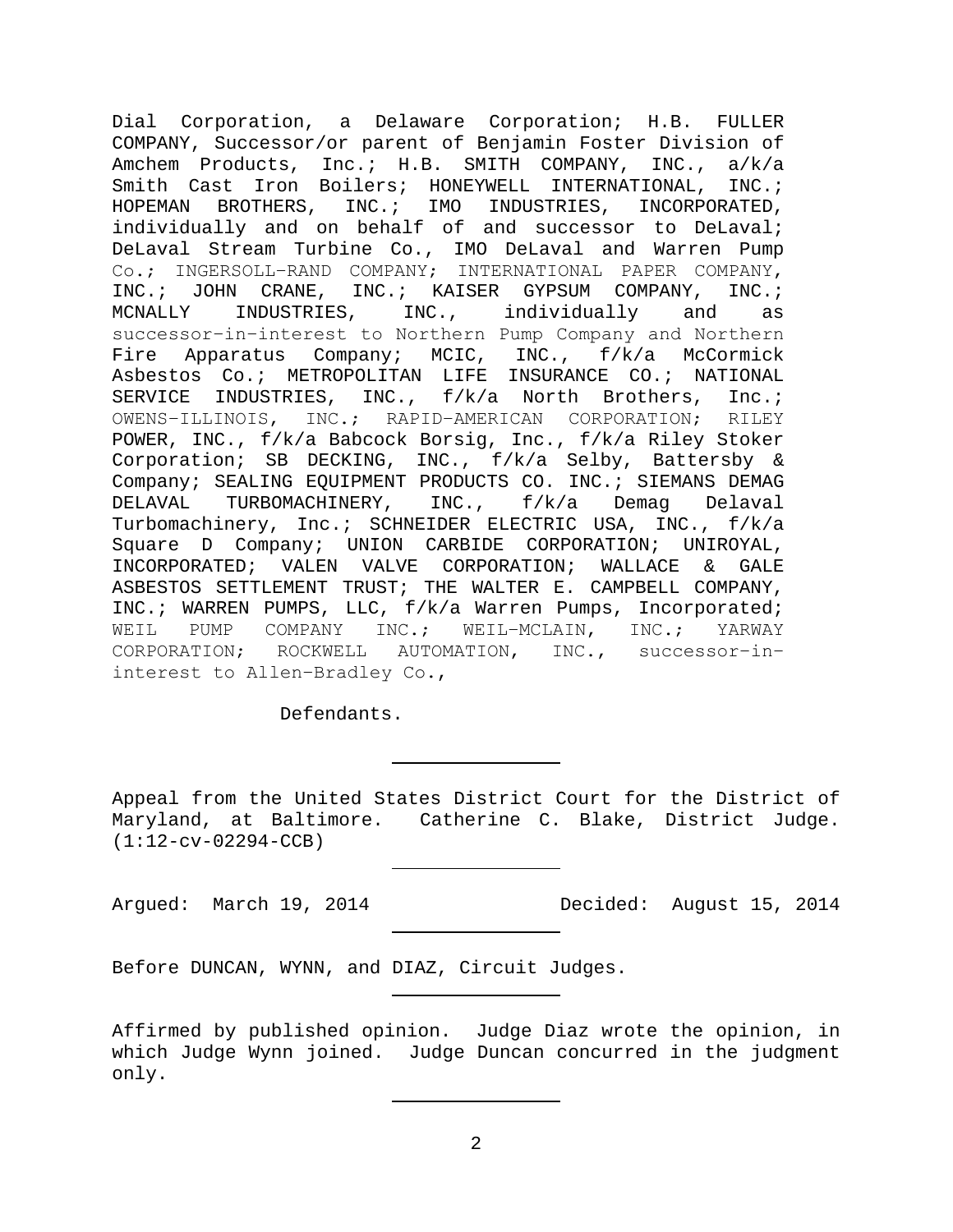**ARGUED**: Michael James Ross, K&L GATES LLP, Pittsburgh, Pennsylvania, for Appellant. Jacqueline Gagne Badders, RUCKDESCHEL LAW FIRM, LLC, Ellicott City, Maryland, for Appellee. **ON BRIEF**: Nicholas P. Vari, Syed D. Ali, K&L GATES LLP, Pittsburgh, Pennsylvania; Neil J. MacDonald, MACDONALD LAW GROUP, LLC, Beltsville, Maryland, for Appellant. Jonathan Ruckdeschel, Z. Stephen Horvat, RUCKDESCHEL LAW FIRM, LLC, Ellicott City, Maryland, for Appellee.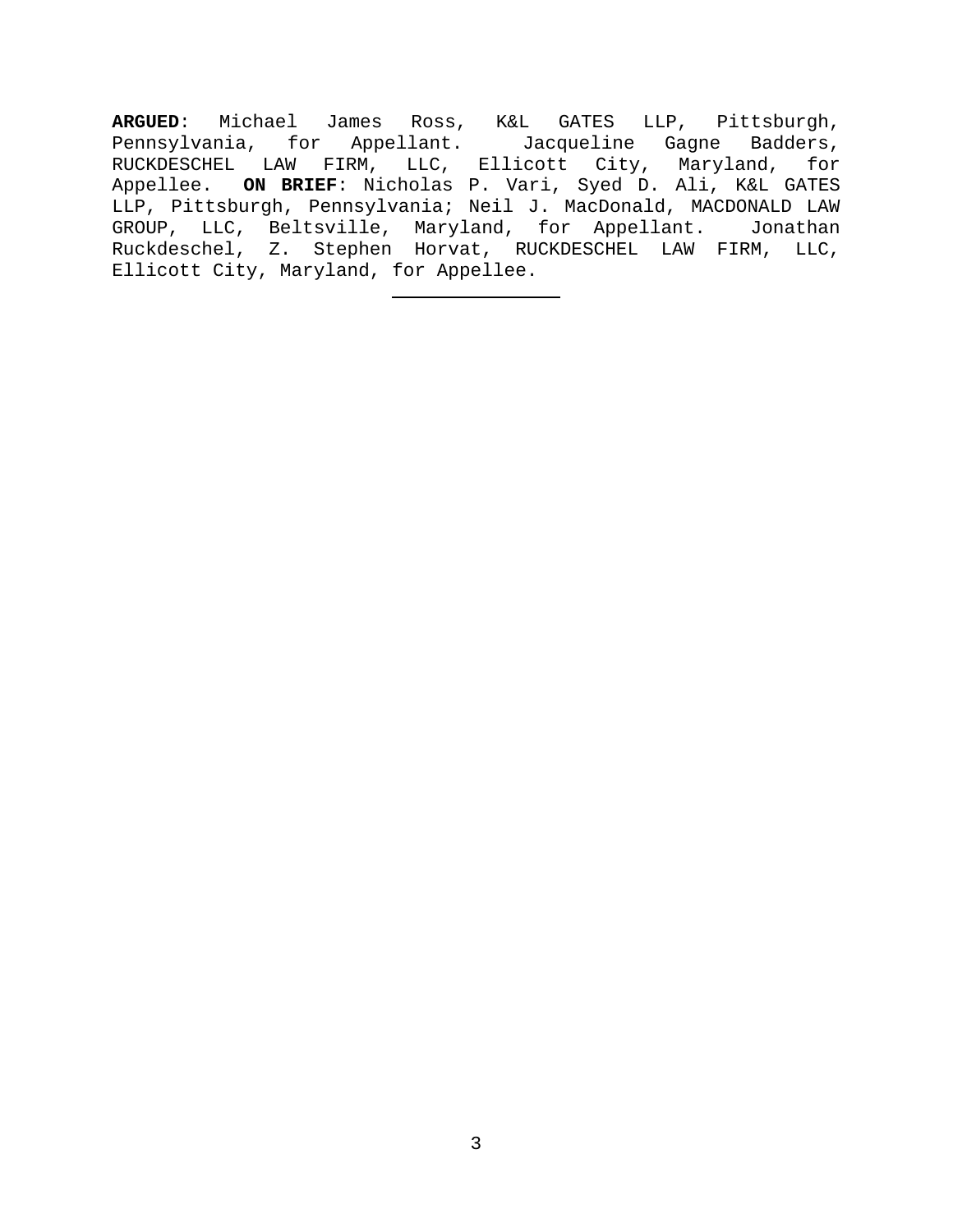DIAZ, Circuit Judge:

Crane Company, one of many defendants in this asbestos litigation, removed this case to federal court, asserting a federal defense to plaintiff James Joyner's<sup>[1](#page-3-0)</sup> state tort claims. When Joyner amended his complaint, eliminating the claims underlying that federal defense, the district court remanded to state court. Crane now complains that it should have been given the opportunity to assert a new basis for federal jurisdiction- even though it had declined to do so in a timely fashion. We affirm the district court's decision to remand.

# I.

#### A.

James Joyner was diagnosed with mesothelioma in March 2012. His illness allegedly resulted from exposure to asbestos while working as an electrician for the Coast Guard and then in the private sector.

Joyner filed suit in Maryland state court, alleging (1) strict liability for defective design and failure to warn; (2) breach of implied warranty; (3) negligence products liability claims; and (4) aiding and abetting and conspiracy to conceal

<span id="page-3-0"></span> $1$  Joyner passed away during the course of these proceedings, and his representative, Kathleen Wood, has been substituted in the caption. We continue to refer to Joyner in our opinion.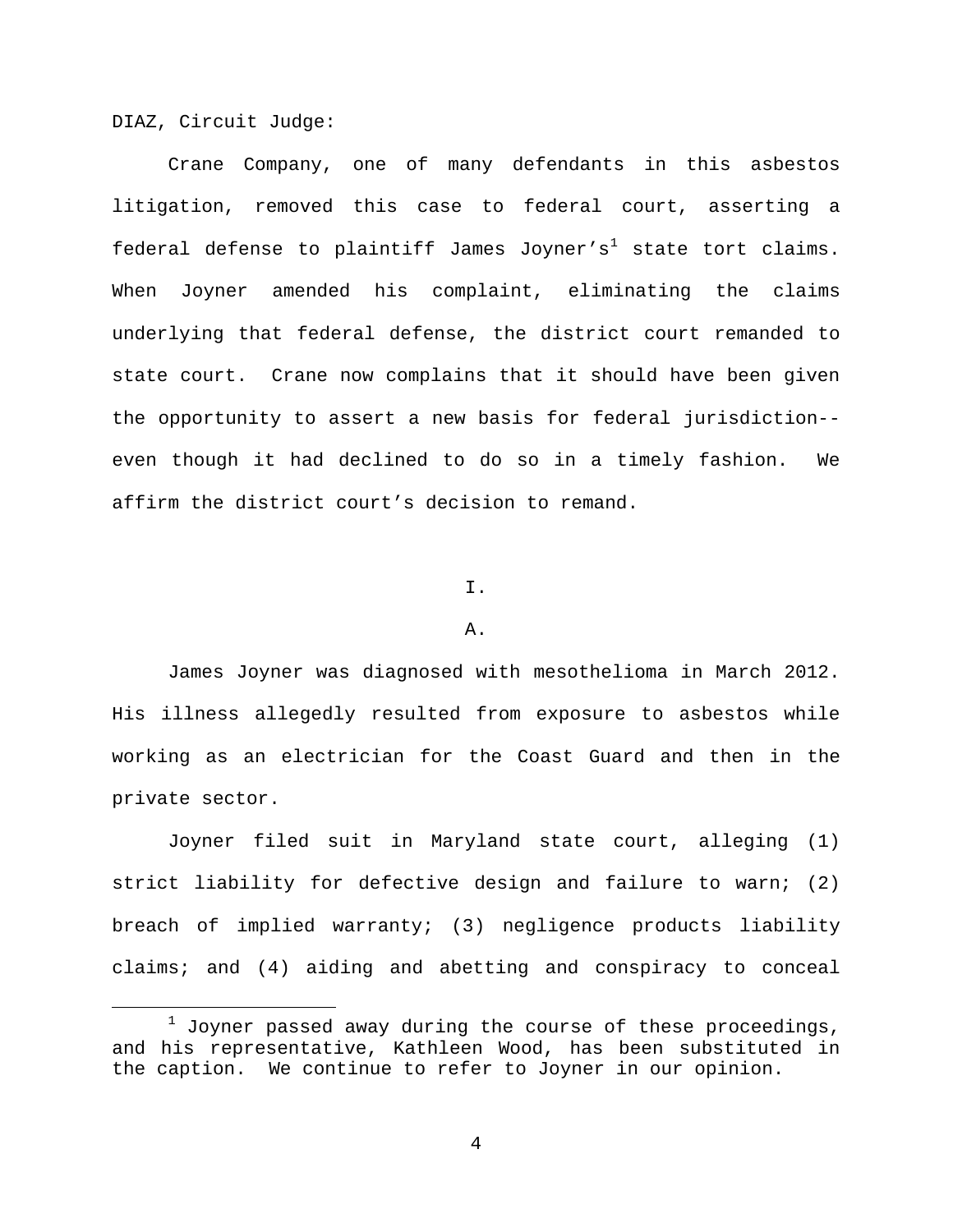information about the dangers of asbestos. Joyner named as defendants a number of manufacturers who allegedly supplied asbestos-containing materials with which he came into contact at various points in his career. One of those defendants, Crane Co., allegedly manufactured and supplied asbestos-containing valves and gaskets to the Navy, $^2$  $^2$  on whose ships Joyner worked while employed by the Coast Guard.

Crane removed the case to federal court under the federal officer removal statute. See 28 U.S.C. § 1442(a)(1). That provision allows for removal of suits against "[t]he United States or . . . any officer . . . in an official or individual capacity, for or relating to any act under color of such office." Id. In support of its position, Crane averred that it would assert the federal contractor defense, as it had supplied the valves in conformance with military specifications. See J.A. 42. Crane's notice of removal did mention that the valves included gaskets as internal component parts, but Crane did not explicitly assert the defense as related to gaskets. See J.A. 42.

<span id="page-4-0"></span> $2$  Joyner's complaint did not identify the valves and gaskets as the source of his injuries; this information became available during the course of depositions, after which Crane filed its notice of removal.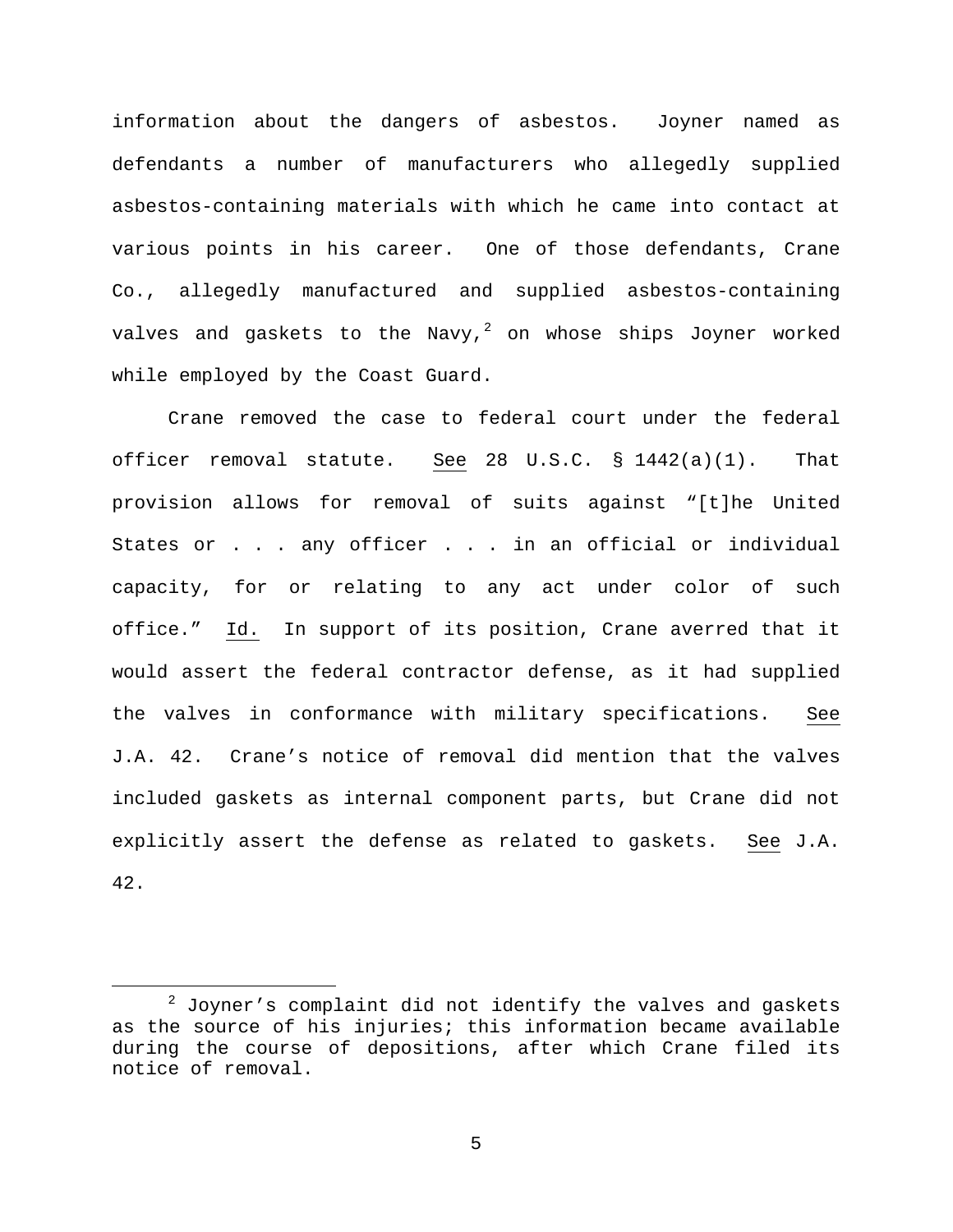Joyner moved to remand to state court, arguing that Crane's evidence was insufficient to support its jurisdictional allegations. In the alternative, Joyner moved to sever the valve claims against Crane and to remand the claims against the other defendants--as well as Joyner's gasket claims against Crane--to state court. At oral argument before the district court, Crane explicitly refused to take a position as to whether the federal contractor defense applied to any gaskets Crane might have supplied. Rather, Crane apparently sought to preserve its contention that the gaskets simply weren't theirs. See J.A. 2646 ("Crane has a different position with regard to their gasket because it was never, never on the Navy's QPL [qualified products list] and should never have been used."); see also J.A.  $2732<sup>3</sup>$  $2732<sup>3</sup>$  $2732<sup>3</sup>$  ("To be clear, it is Crane Co.'s position that Mr. Joyner did not work with replacement Cranite gaskets on Navy vessels because Cranite gaskets were not on any government QPL list, and thus were not able to be ordered for use on Navy vessels through the procurement process."). Crane declined, however, to make an argument in the alternative--that the gaskets "would have been supplied pursuant to detailed

<span id="page-5-0"></span> $3$  This citation is to Crane's opposition to Joyner's notice of abandonment and request for remand, filed on April 11, 2013 in the district court.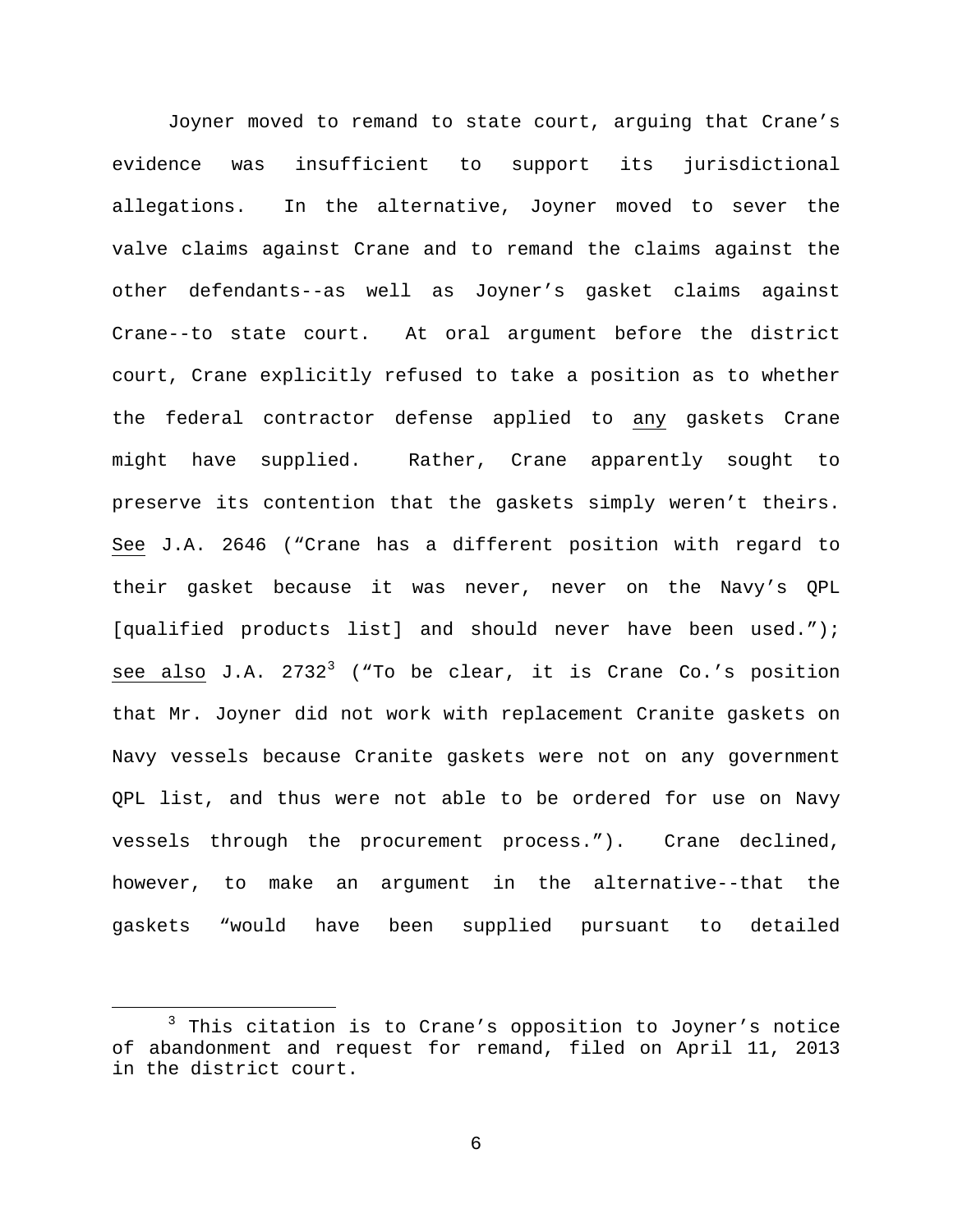government specifications"--until much later in the litigation. J.A. 2732.

In a memorandum opinion and order issued March 7, 2013, the district court found that Crane had sufficiently supported removal pursuant to § 1442(a)(1), focusing on the valve claims. See Joyner v. A.C. & R. Insulation Co., No. CCB-12-2294, 2013 WL 877125 (D. Md. Mar. 7, 2013). It did, however, grant in part Joyner's motion to sever the valve claims from all the others. The court noted that it could exercise supplemental jurisdiction over the other claims, but largely declined to do so. The court found that state law claims predominated over the claims implicating the federal defense and that Maryland had a strong interest in adjudicating its own state law claims, leading the court to sever the claims against the other defendants. But the court also noted its interest in economy, which weighed against forcing Crane to litigate claims regarding valves in one court and gaskets in another. Thus, the court remanded the claims against the other defendants back to Maryland state court, but retained both claims against Crane.

Shortly thereafter, Joyner filed a "notice of abandonment of claims regarding Crane Co. valves only and request for remand." J.A. 2722. The notice explained that Joyner was abandoning his claims against Crane with respect to its valves, retaining only his claims involving injuries caused by Crane's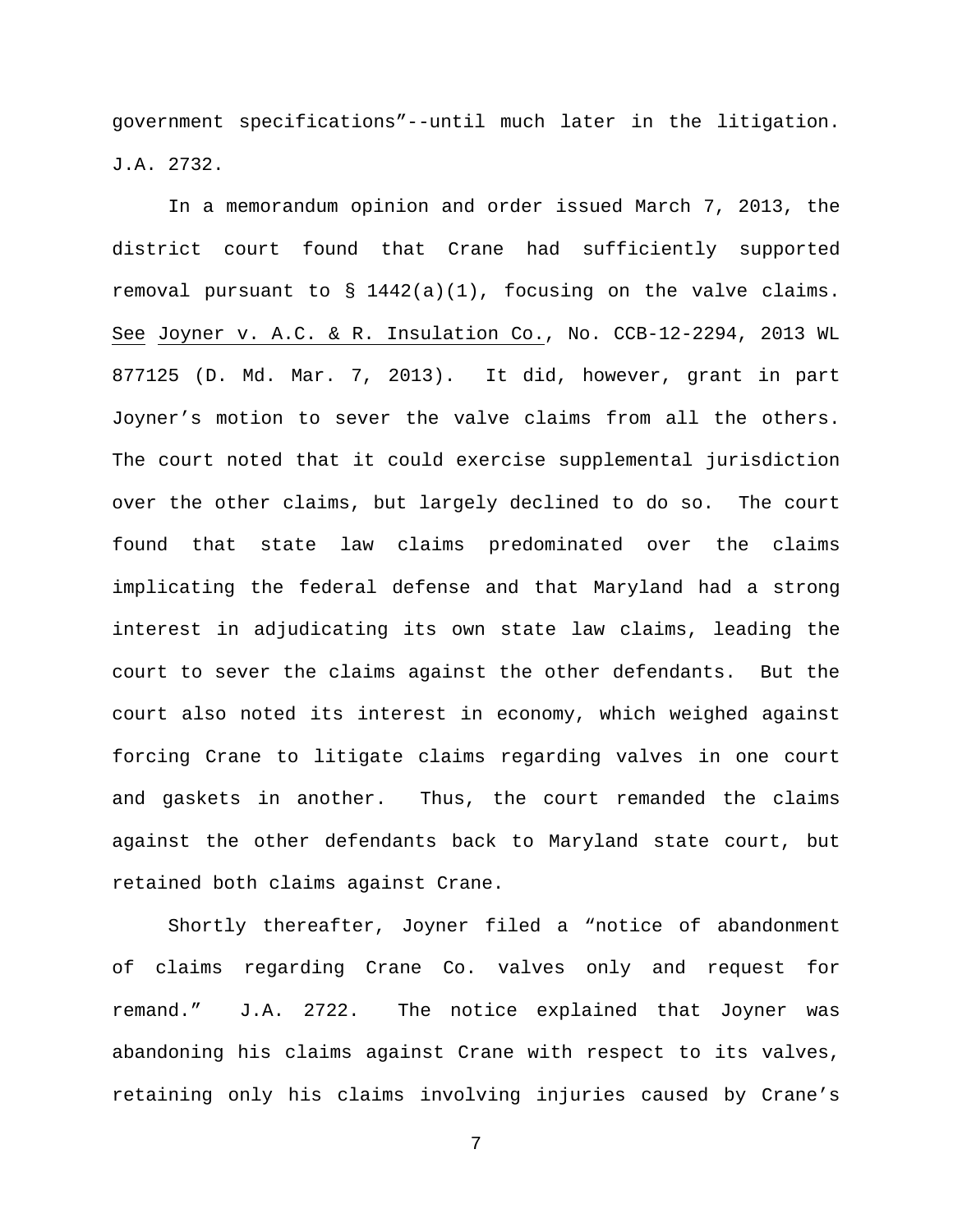gaskets. See J.A. 2722–23, 2923. Joyner argued that because Crane's removal to federal court relied on the government contractor defense as to the valves alone, the district court had no subject matter jurisdiction without those claims.

Crane vociferously contested Joyner's motion, arguing that Joyner was manipulating his complaint to avoid federal jurisdiction and that Federal Rule of Civil Procedure 15 does not permit Joyner to amend his complaint with such precision. Crane also argued that it could assert its federal defense in relation to the gaskets.

The district court addressed these concerns in a memorandum opinion and order on June 6, 2013. See Joyner v. A.C. & R. Insulation Co., No. CCB-12-2294, 2013 WL 2460537 (D. Md. June 6, 2013). The court chose to construe Joyner's notice of abandonment as a motion to amend his complaint under Rule 15(a). Finding that such an amendment would not prejudice Crane, the district court granted leave to amend. The court found that Crane had not asserted a federal defense with respect to gaskets and that 28 U.S.C. § 1446(b) prevented Crane from asserting it now, well beyond the thirty days that provision grants for notice of removal. The court also explained that any crossclaims for contribution would be irrelevant, as Joyner had forfeited any damages related to the valves. Thus, the defense would not apply as to potential cross-claims from co-defendants.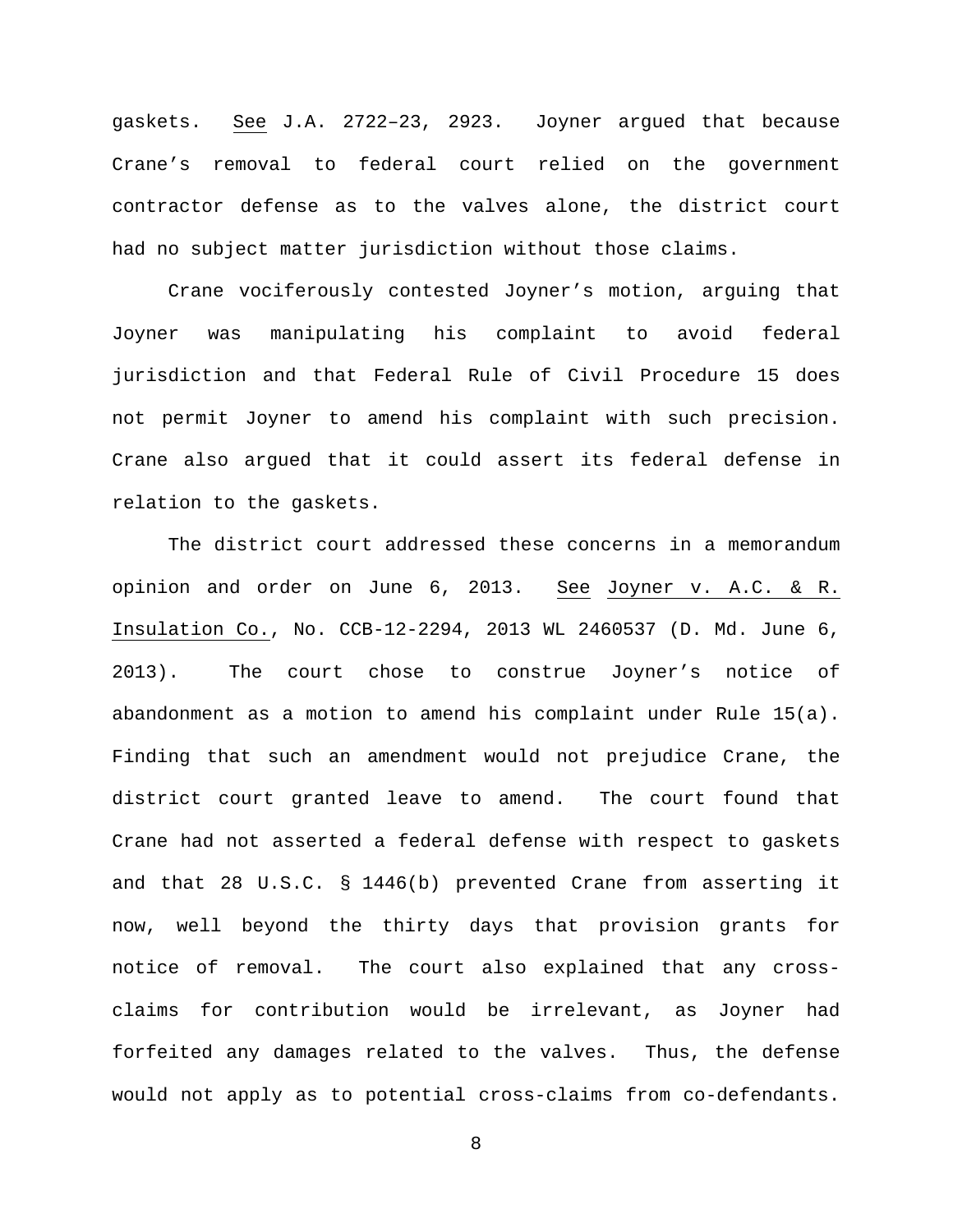Accordingly, the court remanded Joyner's remaining claims to Maryland state court.

# B.

Crane appeals both the March 7 and June 6 orders, contending that all claims should have remained in federal court. The case is calendared for trial in the Circuit Court for Baltimore City, and we think it belongs there. Because the district court did not err in remanding the Crane gasket claims to state court, we need not evaluate the propriety of the court's earlier decision to remand the claims against the other defendants, or whether we even have jurisdiction to consider that question.

## II.

As an initial matter, Joyner asserts that we have no jurisdiction to review this appeal. We disagree.

Crane correctly observes that "[a]n order remanding a case to the State court from which it was removed is not reviewable on appeal or otherwise, except that an order remanding a case to the State court from which it was removed pursuant to section 1442 or 1443 of this title shall be reviewable by appeal or otherwise." 28 U.S.C. § 1447(d). This case was originally removed pursuant to § 1442(a)(1) and is thus reviewable.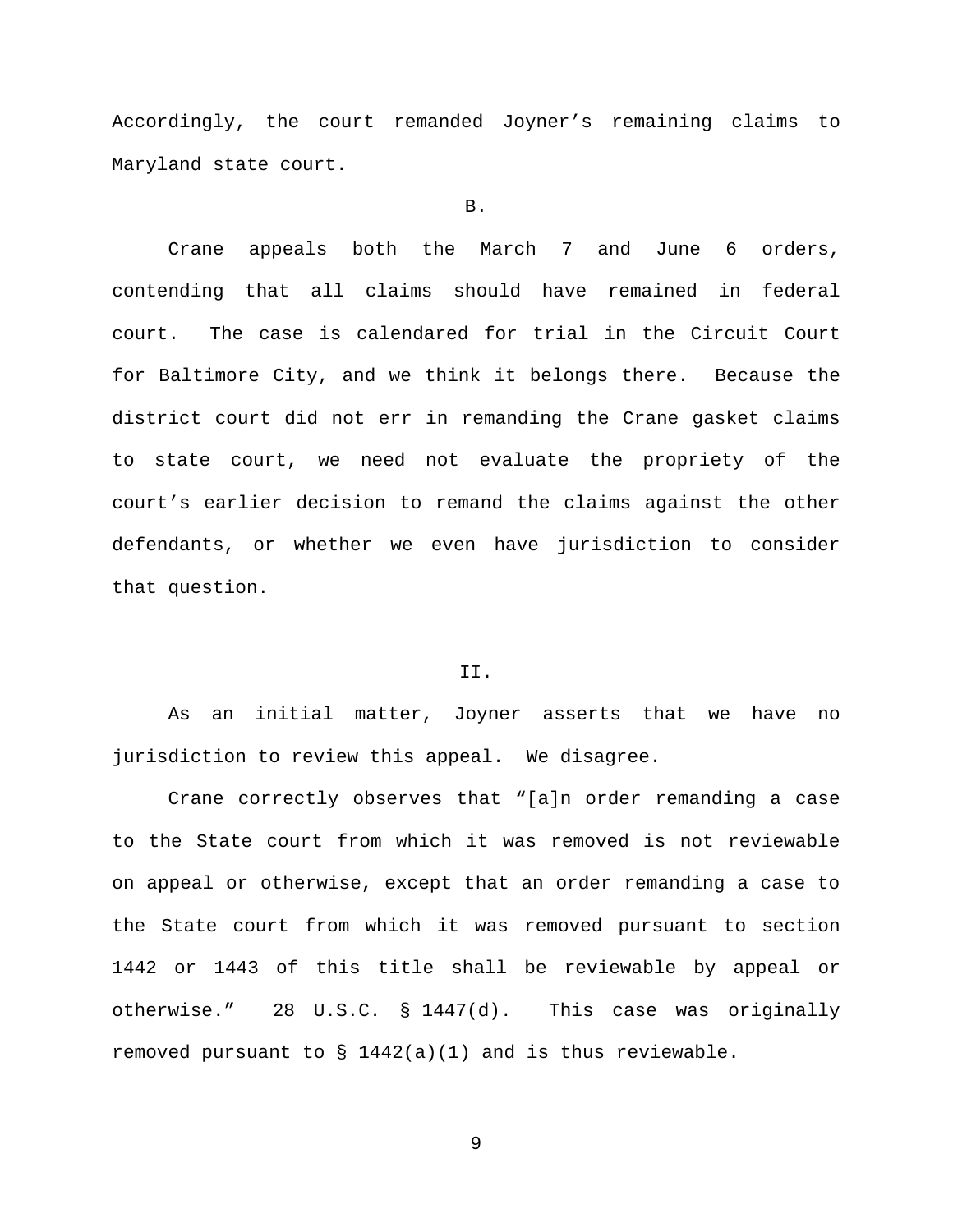Joyner argues that because he amended his complaint to disclaim any cause of action regarding the valves, the part of the case that was removed pursuant to § 1442 simply no longer exists. As Joyner sees it, because the issues now before us were in the district court pursuant to its supplemental jurisdiction, they do not fall within the narrow exceptions of  $$1447(d).$ 

But Joyner ignores a basic proposition: that parties remove cases, not claims. Section 1447(d) explicitly refers to a "case" removed from state court. Because this case was originally removed pursuant to the federal officer removal statute, we have jurisdiction now.

# III.

The district court remanded this case pursuant to 28 U.S.C.  $\S$  1[4](#page-9-0)47(c).<sup>4</sup> See J.A. 3007. That statute provides that "[i]f at

<span id="page-9-0"></span> $4$  To be clear, we recognize that the district court could certainly have chosen to exercise supplemental jurisdiction even after the valve claims were gone. See Carnegie-Mellon Univ. v. Cohill, 484 U.S. 343, 357 (1988) ("[A] district court has discretion to remand to state court a removed case involving pendent claims upon a proper determination that retaining jurisdiction over the case would be inappropriate. The discretion to remand enables district courts to deal with cases involving pendent claims in the manner that best serves the principles of economy, convenience, fairness, and comity which underlie the pendent jurisdiction doctrine."). Our reading of the March 7 and June 6 orders together suggests to us that the district court declined to do so. See Mangold v. Analytic (Continued)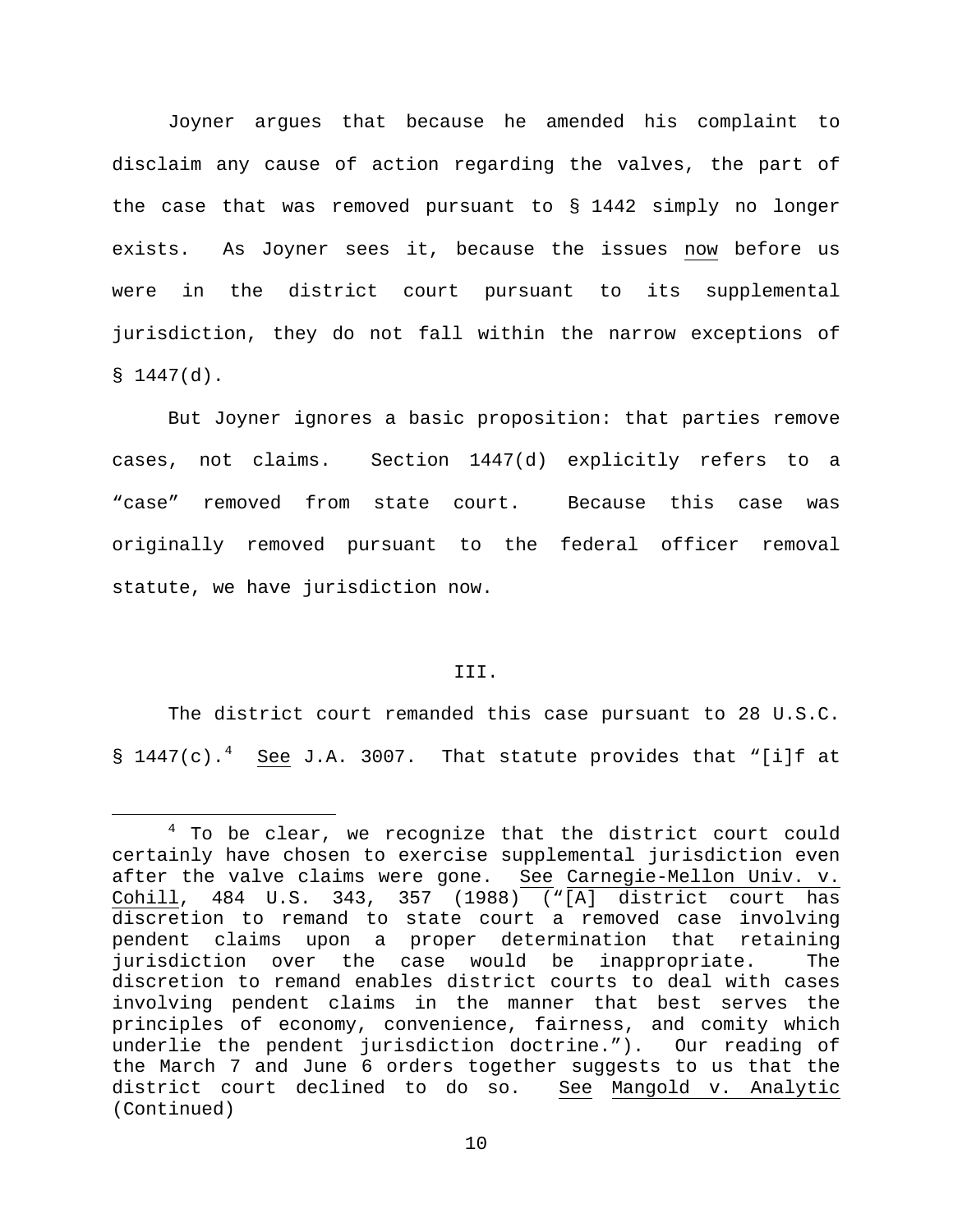any time before final judgment it appears that the district court lacks subject matter jurisdiction, the case shall be remanded." Id. Crane contends that the district court never "lack[ed] subject matter jurisdiction," asserting that Joyner's disclaimer as to the valves was wholly ineffectual. And in the alternative, Crane argues, it should be able to assert new grounds for subject matter jurisdiction in response to Joyner's disclaimer. We address each argument in turn, and in so doing, interpret the relevant statutes de novo. See Holland v. Pardee Coal Co., 269 F.3d 424, 430 (4th Cir. 2001).

#### A.

Crane first asserts that Joyner's disclaimer is a legal nullity, devoid of real effect. Crane does not dispute that "a federal district court has discretion under the doctrine of pendent jurisdiction to remand a properly removed case to state court when all federal-law claims in the action have been eliminated and only pendent state-law claims remain." Carnegie-

ī

Servs., Inc., 77 F.3d 1442, 1450 (4th Cir. 1996) (noting our "power--and responsibility--to look past contextually ambiguous allusions and even specific citations to § 1447(c) to determine by independent review of the record the actual grounds or basis upon which the district court considered it was empowered to remand" (emphasis omitted)). We simply understand the district court to say that it no longer had an independent basis for<br>subject matter jurisdiction besides the supplemental subject matter jurisdiction besides the supplemental jurisdiction it declined to exercise.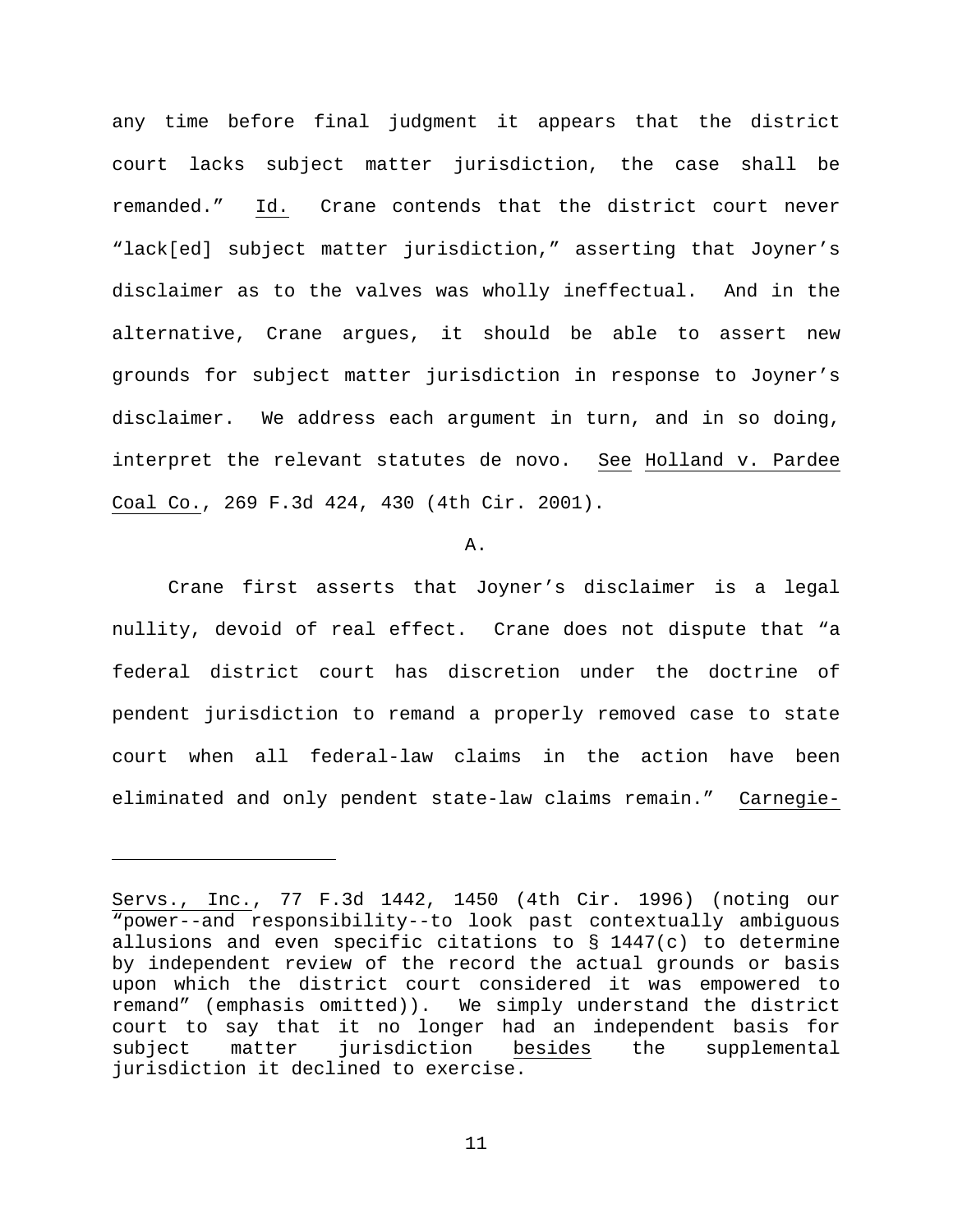Mellon Univ. v. Cohill, 484 U.S. 343, 345 (1988); see also Appellant's Br. at 16. But because the federal question arose from the defense to the dismissed claims, rather than the claims themselves, Crane thinks different rules apply.

In support of this assertion, Crane cites to one unreported district court case from outside our circuit. That court held that "[b]ecause removals pursuant to the federal officer removal statute are premised on the existence of a federal defense, rather than a plaintiff's artfully constructed complaint, neither Plaintiff's disclaimer nor [his] characterizations of [his] claims are determinative." Brantley v. Borg-Warner Morse Tec, Inc., No. 3:12cv540 AJB (JMA), 2012 WL 1571129, at \*2 (S.D. Cal. May 3, 2012) (internal quotation marks and citations omitted).

Even if we were inclined to rest our decision on such authority, the case is distinguishable. "[D]espite [his] disclaimer" of any claims related to the "direction of an officer of the United States Government," Brantley "still s[ought] damages arising out of his exposure to asbestos in and around the Westinghouse turbines produced by Defendants while serving in the United States Navy  $\ldots$  ." Id.<sup>[5](#page-11-0)</sup> But here,

<span id="page-11-0"></span> <sup>5</sup> Brantley apparently contended that Westinghouse supplied turbines with little or no direction from the Navy as to product specifications.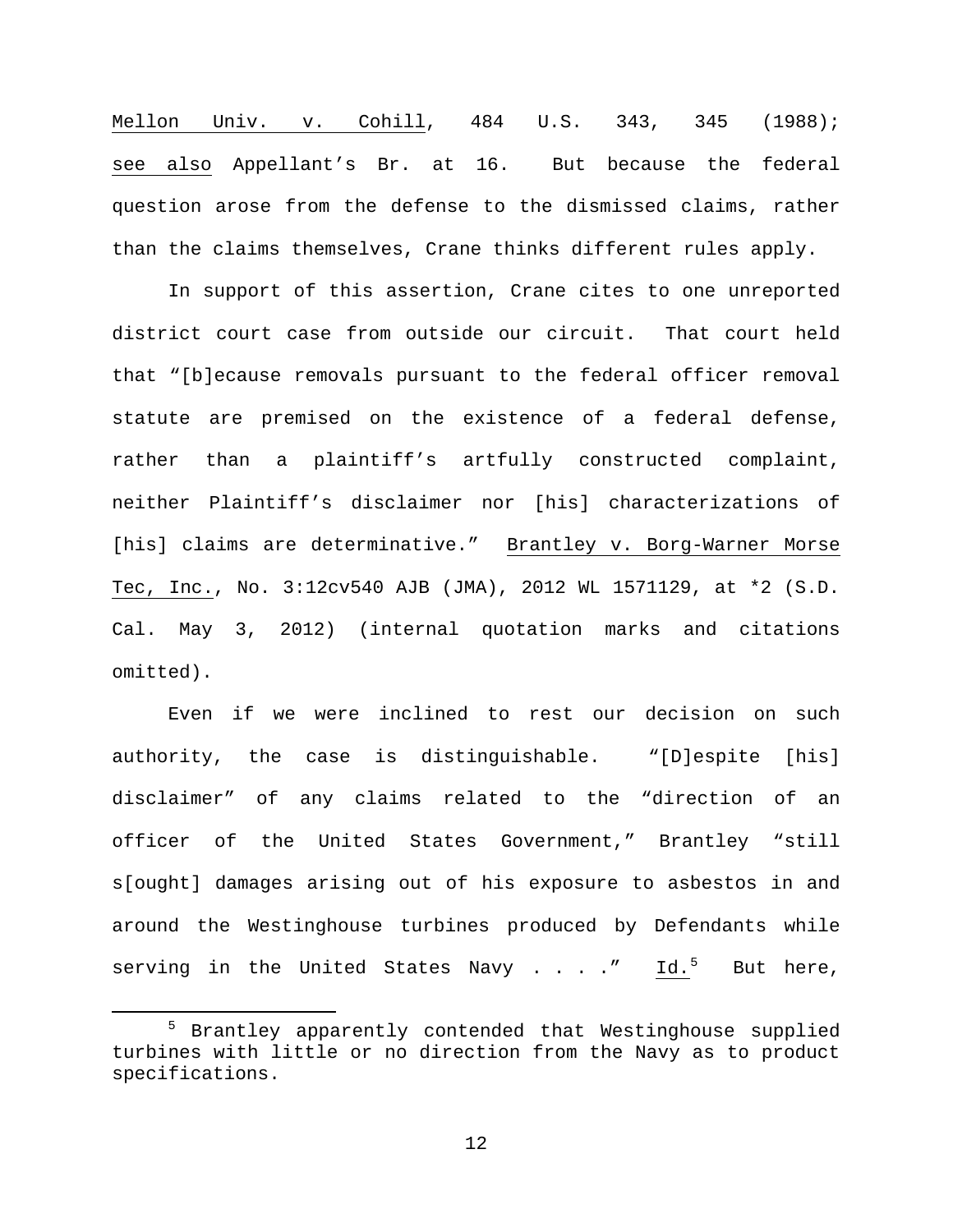Joyner expressly disclaimed any damages--giving his disclaimer real effect, unlike Brantley's. As we have no reason to believe that the state court will fail to hold Joyner to this disclaimer, it effectively precludes any defense based on the valves alone.

Crane also argues that Joyner's amendment should be disallowed as a "manipulative tactic[]" meant to evade federal jurisdiction. See Carnegie-Mellon, 484 U.S. at 357. But there is no "categorical prohibition" on such manipulation. Id. Instead, "[i]f the plaintiff has attempted to manipulate the forum, the [district] court should take this behavior into account in determining whether the balance of factors to be considered under the pendent jurisdiction doctrine support a remand in the case." Id. Crane's bare assertion that "even if Crane Co.'s federal defense were somehow extinguished, supplemental jurisdiction remained," Appellant's Br. at 14, is insufficient to raise the issue of whether the district court abused its discretion in declining to exercise supplemental jurisdiction over the remaining claim. See Edwards v. City of Goldsboro, 178 F.3d 231, 241 n.6 (4th Cir. 1999) ("Failure to comply with the specific dictates of this rule [requiring the reasons for contentions and citations to authorities and the record] with respect to a particular claim triggers abandonment of that claim on appeal.").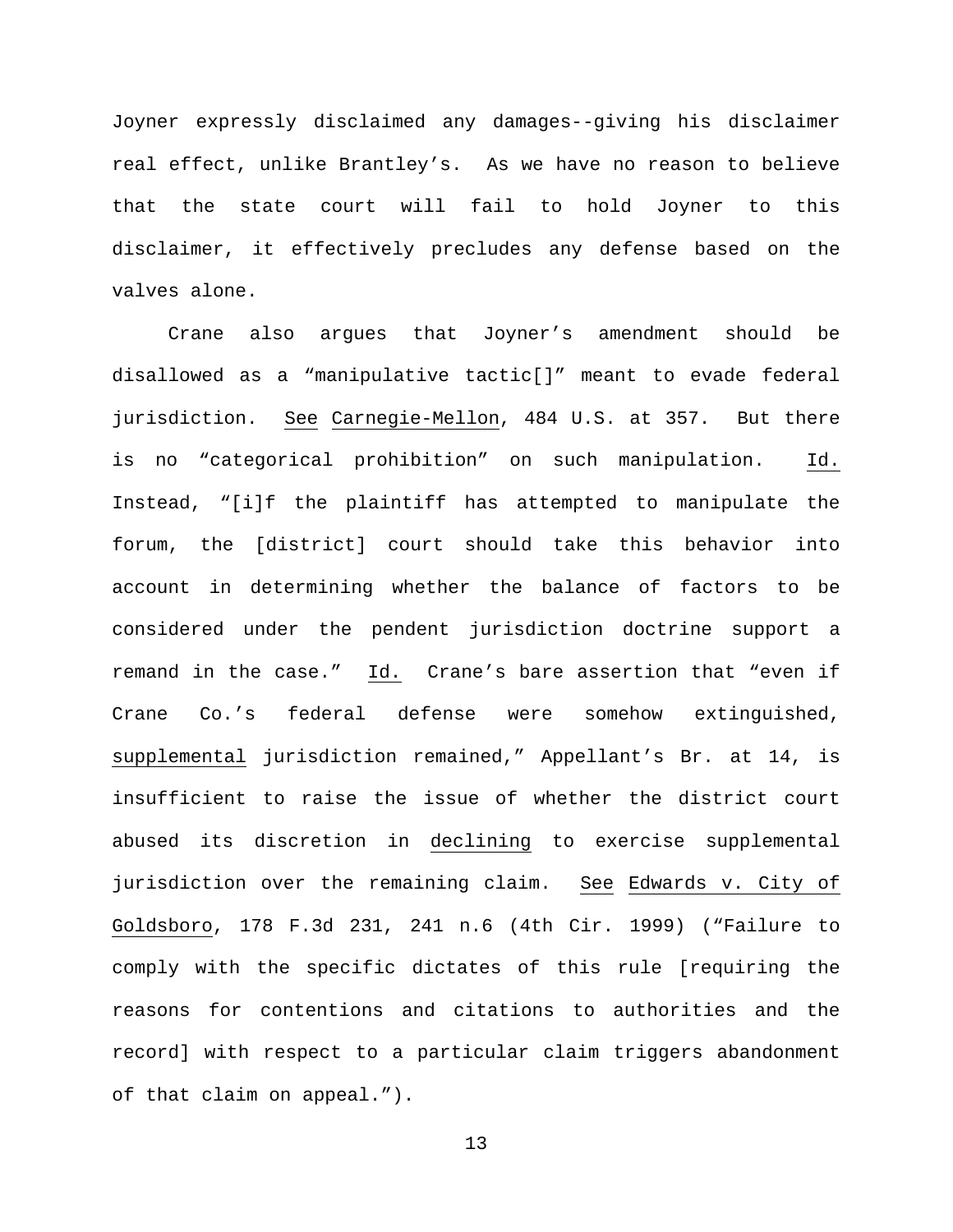Accepting the disclaimer's effect, we next consider whether Crane may properly assert any other grounds of subject matter jurisdiction. Crane primarily argues<sup>[6](#page-13-0)</sup> that it should have been able to assert a federal defense regarding the gasket claims after Joyner amended his complaint. We think not.

As the district court noted, defendants have thirty days to file a "short and plain statement of the grounds for removal"--a window that had closed by the time Joyner amended his complaint. 28 U.S.C. § 1446(a). The court reasoned that Crane should have asserted any and all federal defenses within those thirty days. Instead, Crane explicitly refused to take a position as to whether the federal officer defense applied to the gasket claims.

1.

Crane first suggests that it should have been allowed to amend its notice of removal, pursuant to 28 U.S.C.  $\S$  1653. $^7$  $^7$  This

B.

<span id="page-13-0"></span> $6$  Crane also notes that the other defendants' cross-claims as to the valves remain in play, thus invoking the same defense. But, as the district court explained, because Joyner disclaimed any right to damages regarding the valves, any damages so attributed would remain beyond his reach: Crane cannot be liable to Joyner or any other defendant for that sum. fall with the primary claim as a matter of course.

<span id="page-13-1"></span> $7$  It is not clear to us that Crane made this argument before the district court. But as we explain, the contention fails on its merits.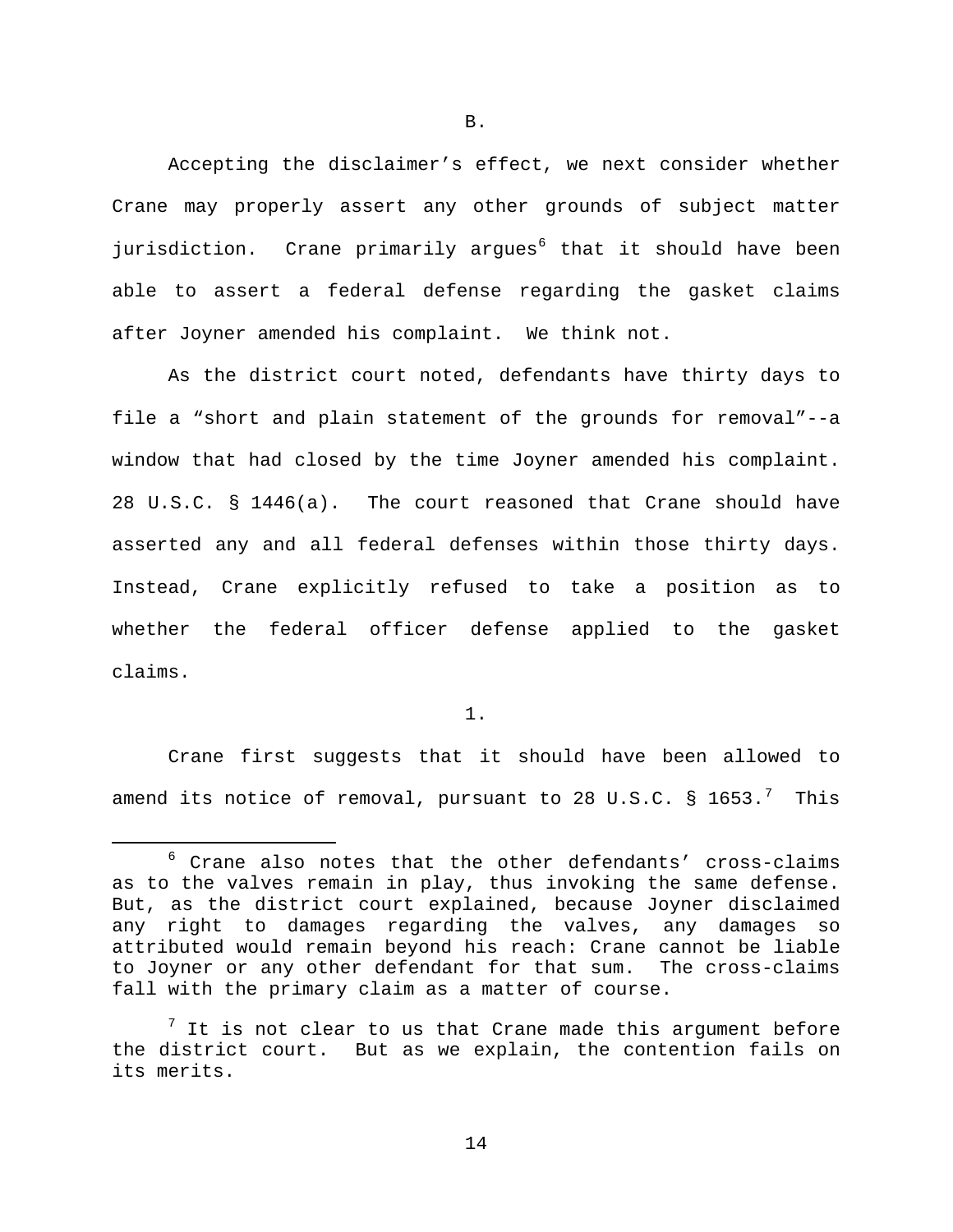argument at first seems plausible on the face of the statute, which provides that "[d]efective allegations of jurisdiction may be amended, upon terms, in the trial or appellate courts." Id. But courts generally apply the thirty-day limit to this statute as well, at least in cases where the amendment is something more than a minor technical correction. See Nutter v. New Rents, Inc., No. 90-2493, 1991 WL 193490, at \*2 (4th Cir. Oct. 1, 1991) ("We . . . apply the majority rule that an amendment which merely perfects a technically defective jurisdictional allegation in a timely filed removal petition may be allowed after the 30-day removal period."); see also Barrow Dev. Co. v. Fulton Ins. Co. 418 F.2d 316, 317 (9th Cir. 1969) ("[S]ince removal must be effected by a defendant within 30 days after receiving a copy of the complaint, the removal petition cannot be thereafter amended to add allegations of substance but solely to clarify 'defective' allegations of jurisdiction previously made." (internal citations omitted)); 14C Charles Alan Wright & Arthur R. Miller, Federal Practice and Procedure § 3733 (4th ed. 2009) ("In most circumstances, . . . defendants may not add completely new grounds for removal or furnish missing allegations, even if the court rejects the first-proffered basis of removal . . . ."). In short, "[t]he privilege of removal may be lost if it is not asserted in time and in conformity with the provisions of the statute." Richard H. Fallon, Jr. et al., Hart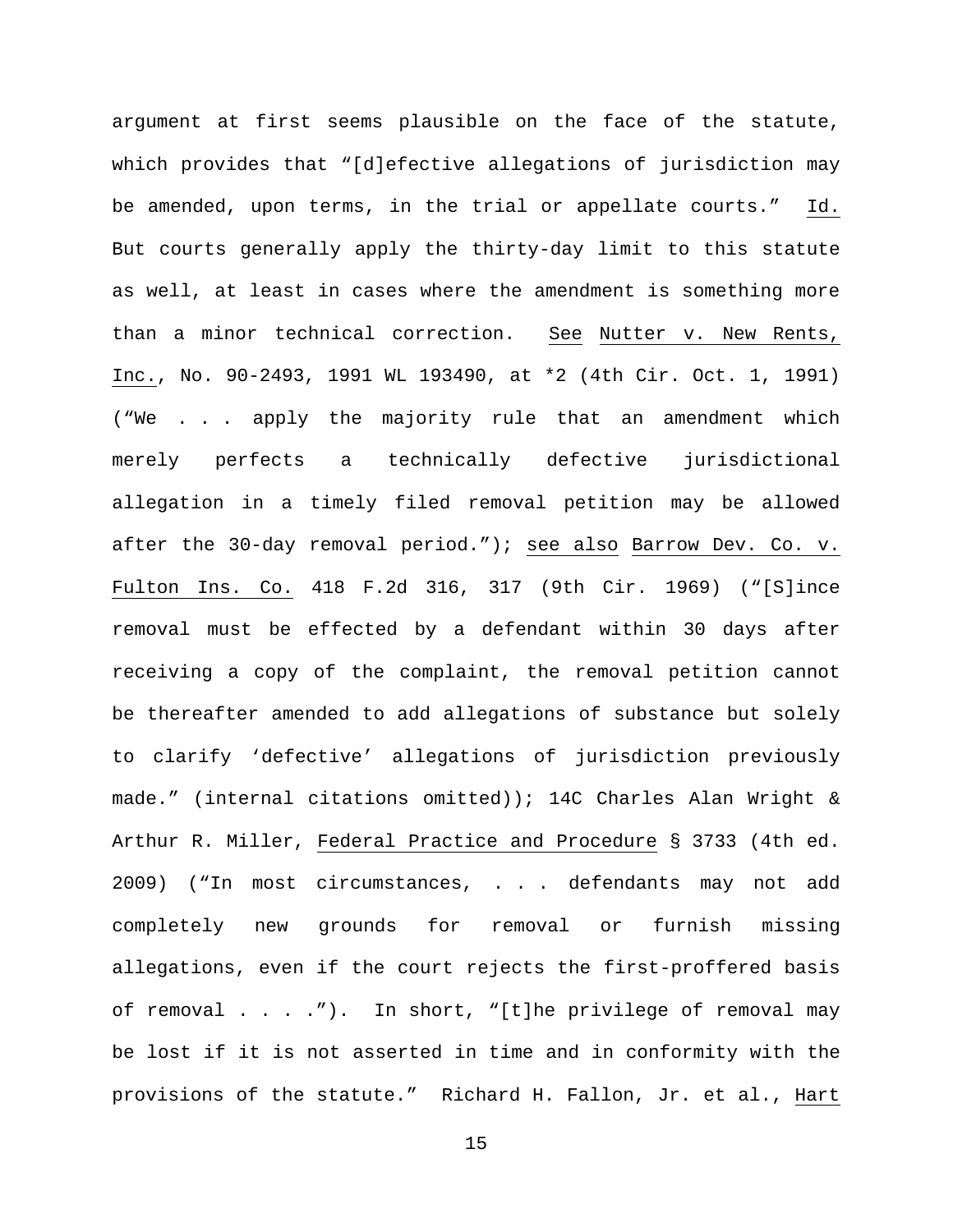and Wechsler's The Federal Courts and the Federal System 1433 (6th ed. 2009).

Our district courts have noted the tension between these statutes, providing for a thirty-day window on the one hand and amendment on the other. The confusion, they assert, has caused a split among our circuit's district courts. See, e.g., Covert v. Auto. Credit Corp., 968 F. Supp. 2d 746, 750 (D. Md. 2013); W. Va. v. Minn. Mining & Mfg. Co., 354 F. Supp. 2d 660, 668–69 (S.D.W. Va. 2005); Muhlenbeck v. KI, LLC, 304 F. Supp. 2d 797, 800–01 (E.D. Va. 2004).

The District of Maryland, for instance, has contrasted the "strict constructionist" school with the "liberal approach." Covert, 968 F. Supp. 2d at 750. Under the former, "amendments after § 1446(b)'s thirty-day period are allowed only for the purpose of setting forth more specifically grounds that had been imperfectly stated in the original petition; missing allegations may not be supplied nor new allegations furnished." Id. (internal quotation marks omitted). Under the liberal approach, it explains, supplemental allegations are permitted "where the imperfection in the jurisdictional allegation is a mere defect. However, even under this liberal approach if a ground for removal was completely omitted as opposed to 'imperfectly stated,' the court has no discretion to permit amendment under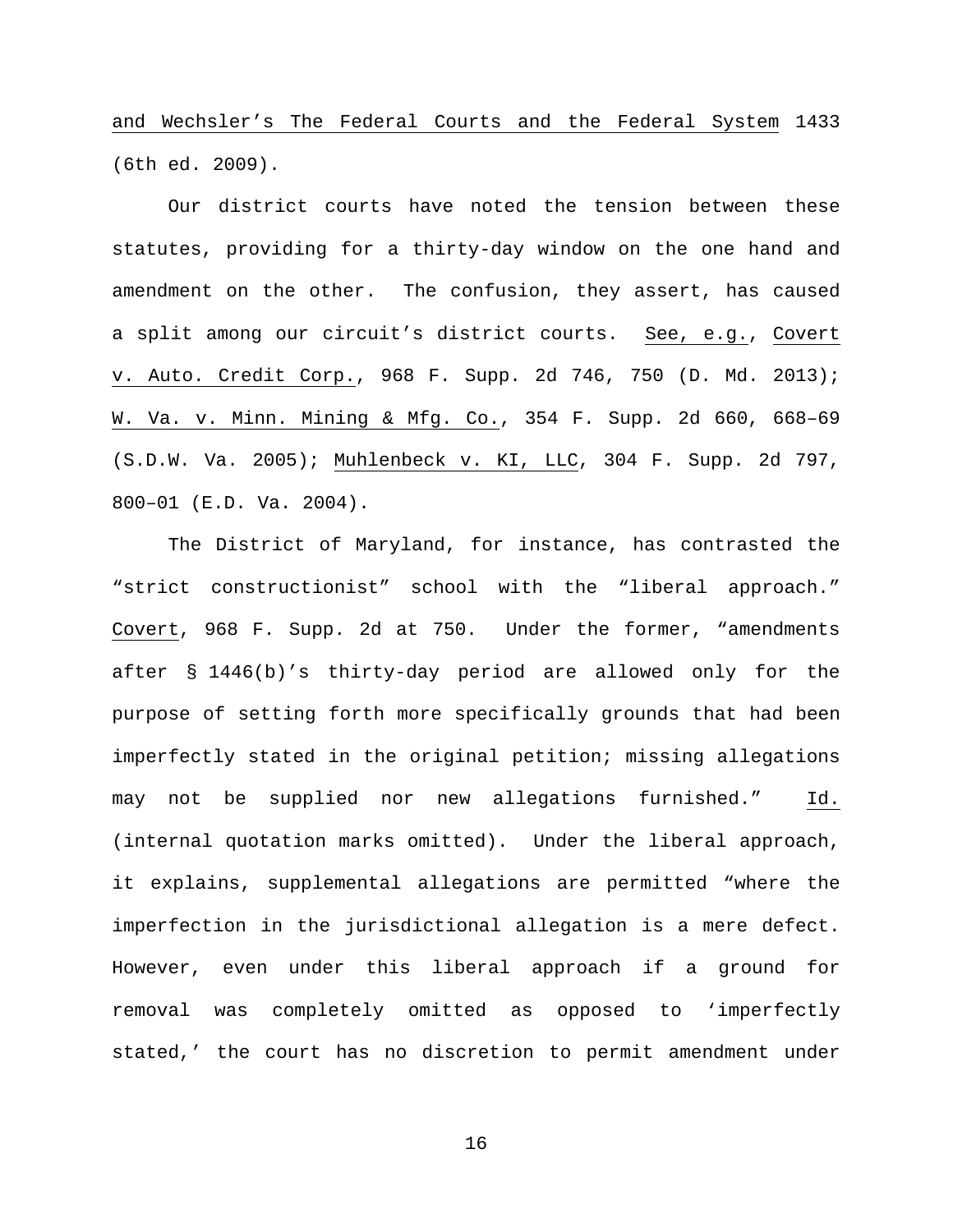§ 1653 and must remand the case to state court." Id. (internal quotation marks, citations, and alterations omitted).

In our view, these two schools differ only in verbiage. The upshot is the same: after thirty days, district courts have discretion to permit amendments that correct allegations already present in the notice of removal. Courts have no discretion to permit amendments furnishing new allegations of a jurisdictional basis. See Newman-Green, Inc. v. Alfonzo-Larrain, 490 U.S. 826, 831 (1989) ("But § 1653 speaks of amending 'allegations of jurisdiction,' which suggests that it addresses only incorrect statements about jurisdiction that actually exists, and not defects in the jurisdictional facts themselves."); id. at 832 ("[E]very Court of Appeals that has considered the scope of § 1653 has held that it allows appellate courts to remedy inadequate jurisdictional allegations, but not defective jurisdictional facts. We decline to reject this longstanding interpretation of the statute." (footnote omitted)). The trick lies in placing a case within one of those two categories.

Our precedent indicates that amendment is appropriate for technical changes, such as the exact grounds underlying diversity jurisdiction. For instance, in Nutter, the original notice of removal claimed that the defendant was a "Kentucky corporation"; we permitted an amendment stating that Kentucky was merely the party's "principal place of business." 1991 WL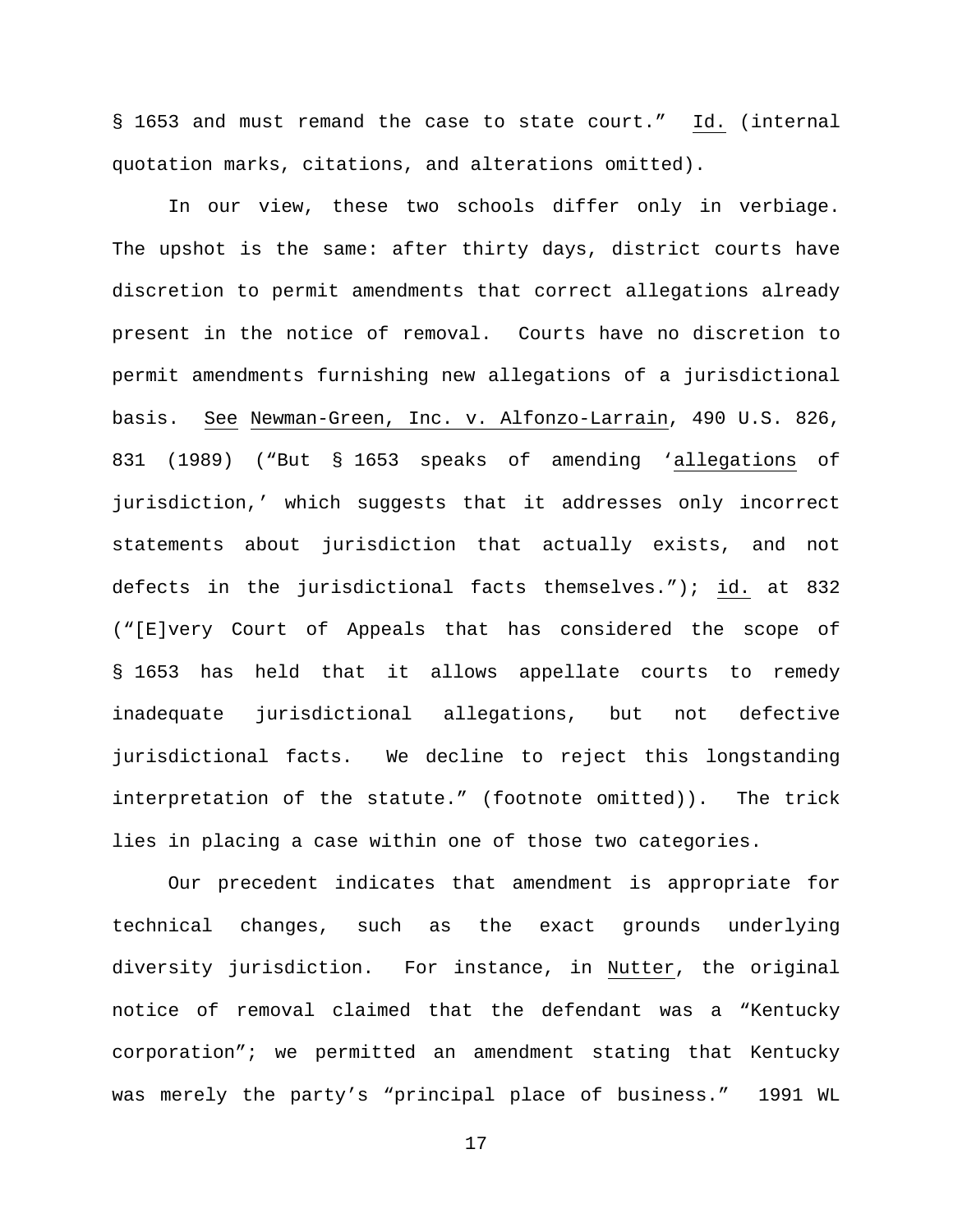193490, at \*2. Similarly, in Yarnevic v. Brink's, Inc., 102 F.3d 753 (4th Cir. 1996), the original petition for removal cited both federal question and diversity jurisdiction. See id. at 754. The petition listed the plaintiff's domicile as Ohio, though he had moved to Pennsylvania after filing his complaint- but either state would have supported diversity jurisdiction. We held that "[w]hile it would have been prudent for Brink's to file a supplemental petition specifying the new basis for diversity within 30 days . . . it was not required," as the "change of domicile information simply added new evidence to rebut [the] motion to remand." Id. at 755; see also Newman-Green, 490 U.S. at 831 (explaining that "§ 1653 would apply if [a party] were, in fact, domiciled in a State other than Illinois or was, in fact, not a United States citizen, but the complaint did not so allege," but would not apply "where the complaint is amended to drop a nondiverse party in order to preserve statutory jurisdiction").

One could argue, of course, that the difference between valves and gaskets is no broader than the difference between Ohio and Pennsylvania: both relate to the factual bases underscoring the same source of jurisdiction. Here, however, the district court made clear that the valves and gaskets were being treated separately for purposes of removal. Crane nonetheless chose to preserve its position that it had not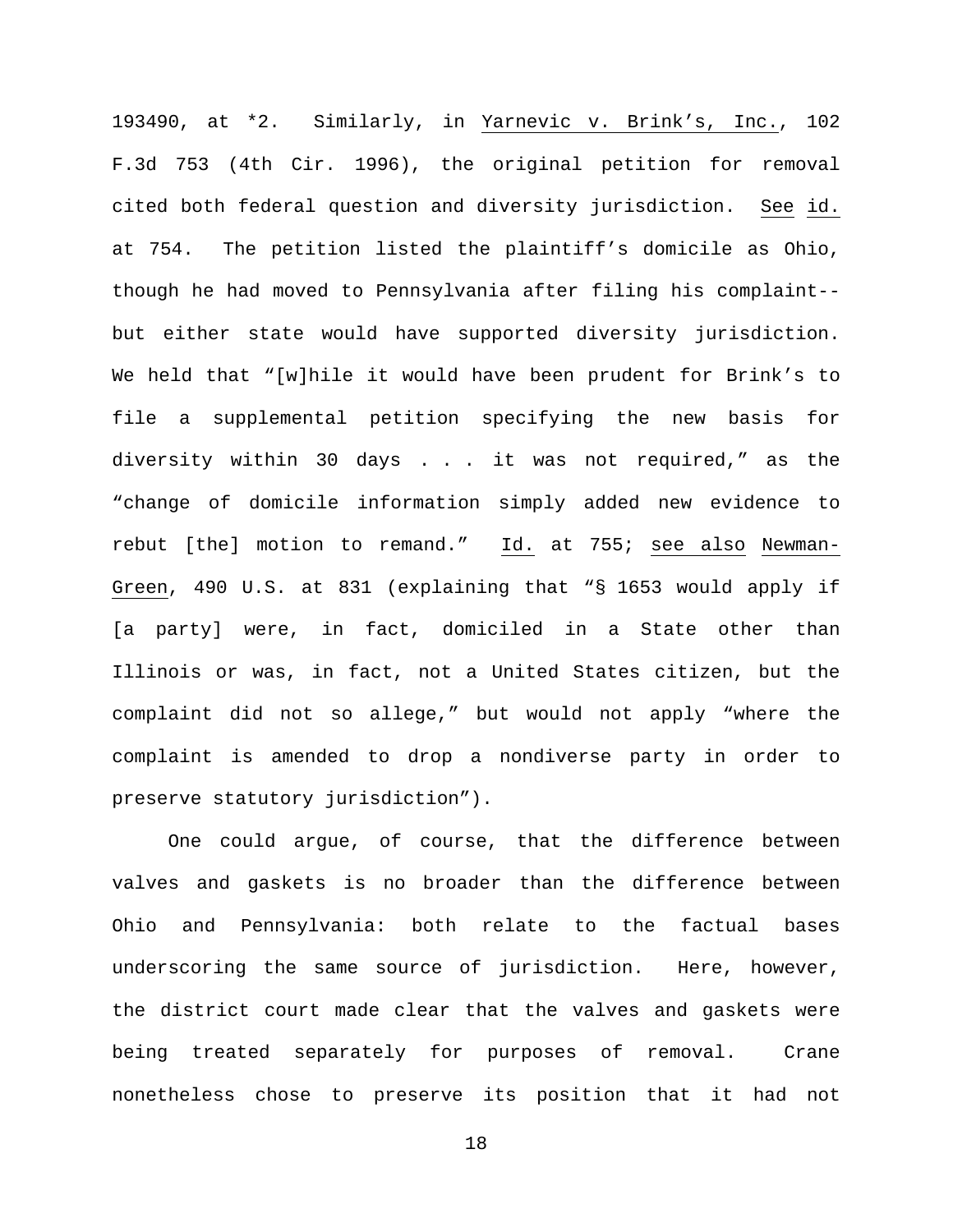supplied the gaskets. That decision--made in open court- suggests that Crane's failure to include gaskets as a ground for removal was no "mere inadvertence," see Clephas v. Fagelson, Shonberger, Payne & Arthur, 719 F.2d 92, 94 (4th Cir. 1983), nor a clerical error, but instead a strategic choice. As a result, the district court correctly denied as untimely Crane's attempt to amend its notice of removal to include the gasket claims.

2.

Crane also argues, in a final alternative, that no amendment was necessary at all. Once the initial removal was deemed appropriate, it posits, the notice of removal--and the contents thereof--ceased to matter.

But federal jurisdiction, in such a case, is contingent on removal. Indeed, the statute simply provides that such a suit "may be removed by [the officer] to the district court," 28 U.S.C. § 1442(a); it "does not enlarge the original jurisdiction of the district courts," Mir v. Fosburg, 646 F.2d 342, 345 (9th Cir. 1980). Thus, having failed to assert the specific defense it now invokes when it removed the action, Crane cannot rely on § 1442(a) as an independent jurisdictional hook. See Mesa v. California, 489 U.S. 121, 136 (1989) ("Section 1442(a) . . . cannot independently support Art. III 'arising under' jurisdiction. Rather, it is the raising of a federal question in the officer's removal petition that constitutes the federal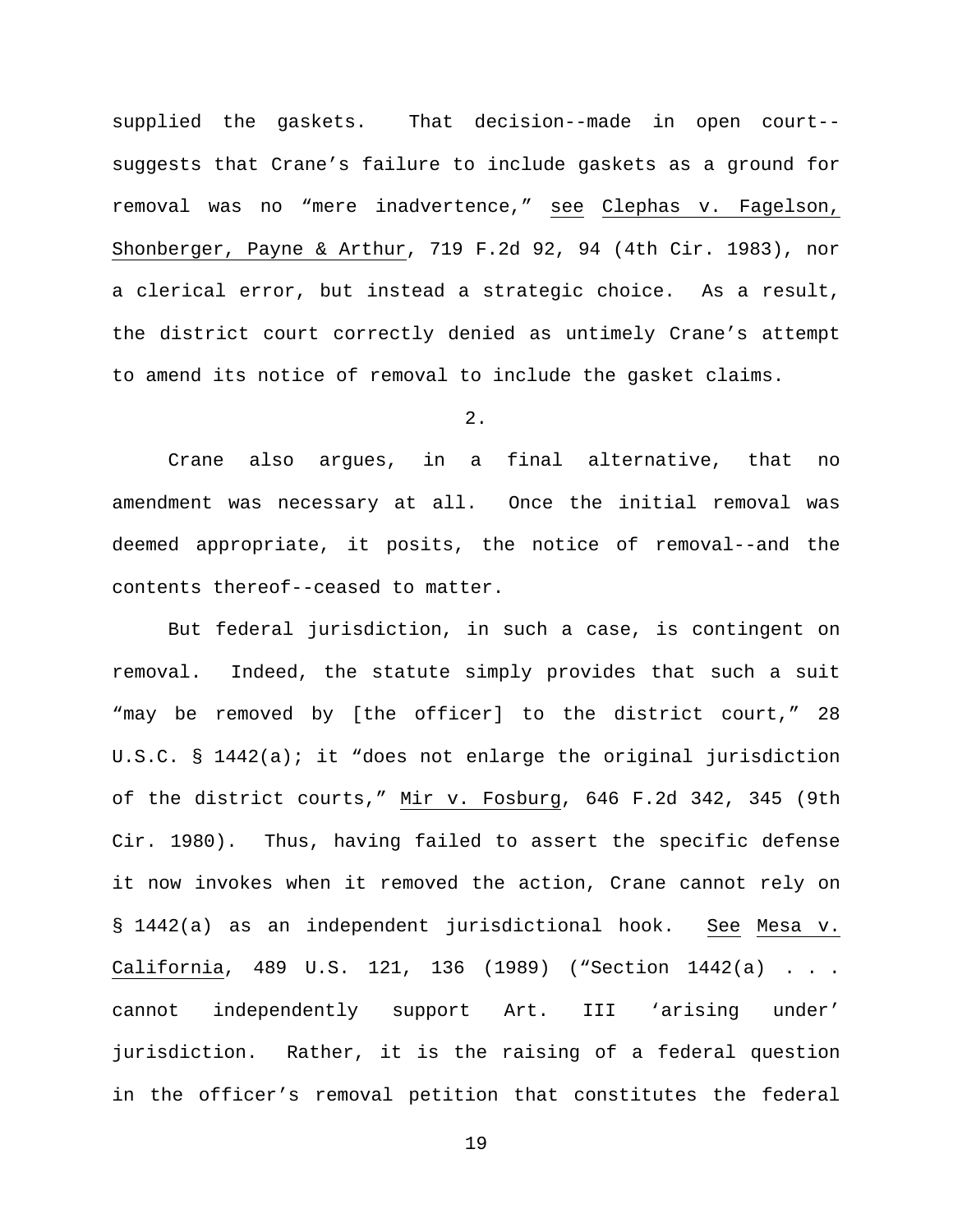law under which the action against the federal officer arises for Art. III purposes.").

And none of the cases Crane puts forth require a different outcome. Crane purports to rely primarily on Jamison v. Wiley, 14 F.3d 222 (4th Cir. 1994). That case, however, is inapposite to the question at hand. In Jamison, the defendant--a federal employee accused of sexual assault--removed the case to federal court under the federal officer removal statute and the Westfall Act, asserting that he had been acting within the scope of his duties. At that time, the Department of Justice had agreed to provide his defense. At some point thereafter, the DOJ changed its mind. The district court decided, as a result, that the defendant had not been acting within the scope of his duties and that the federal officer defense was no longer meritorious, and remanded to state court.

We reversed, explaining that "removal jurisdiction exists whenever the defendant-official asserts, in his removal petition, a 'colorable' federal defense to the action." Id. at 239. Thus, Jamison stands for the innocuous proposition that later evidence regarding the merits of a defense does not impact the propriety of its pleading. Here, by contrast, we are confronted with a defense that was never adequately asserted in the first place.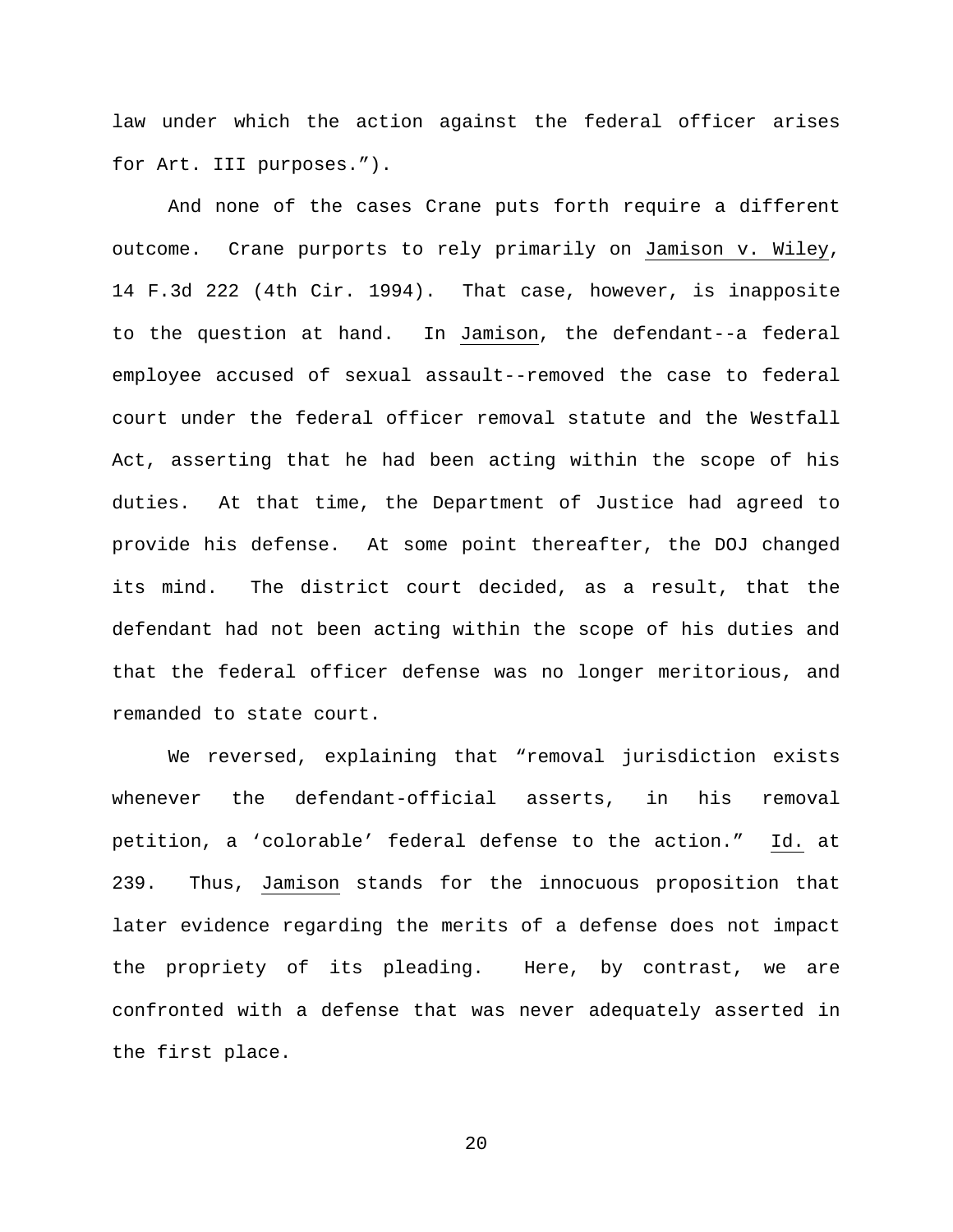Two other cases relied on by Crane warrant further discussion. In Willingham v. Morgan, 395 U.S. 402 (1969), the Supreme Court confronted a similar issue where defendants had asserted the federal officer defense. In his motion for remand, the plaintiff alleged that the defendants were not acting within the scope of their official duties at the time in question. The Court pointed out that "[t]he only facts in the record which in any way respond to this allegation appear in [the defendants'] affidavits in support of their motion for summary judgment." Id. at 407. In a footnote, the Court stated, "This material should have appeared in the petition for removal. However, for purposes of this review, it is proper to treat the removal petition as if it had been amended to include the relevant information contained in the later-filed affidavits." Id. at 407 n.3. This language indicates that the notice of removal itself--rather than any subsequent docket entry--is the document to which the court must refer.

At first glance, Willingham appears to be in tension with our explanation of the impropriety of belated amendment. But a closer look reveals that the amendment permitted in Willingham went to the merits of a previously raised ground for removal, rather than the assertion of the ground itself. As the Third Circuit agreed,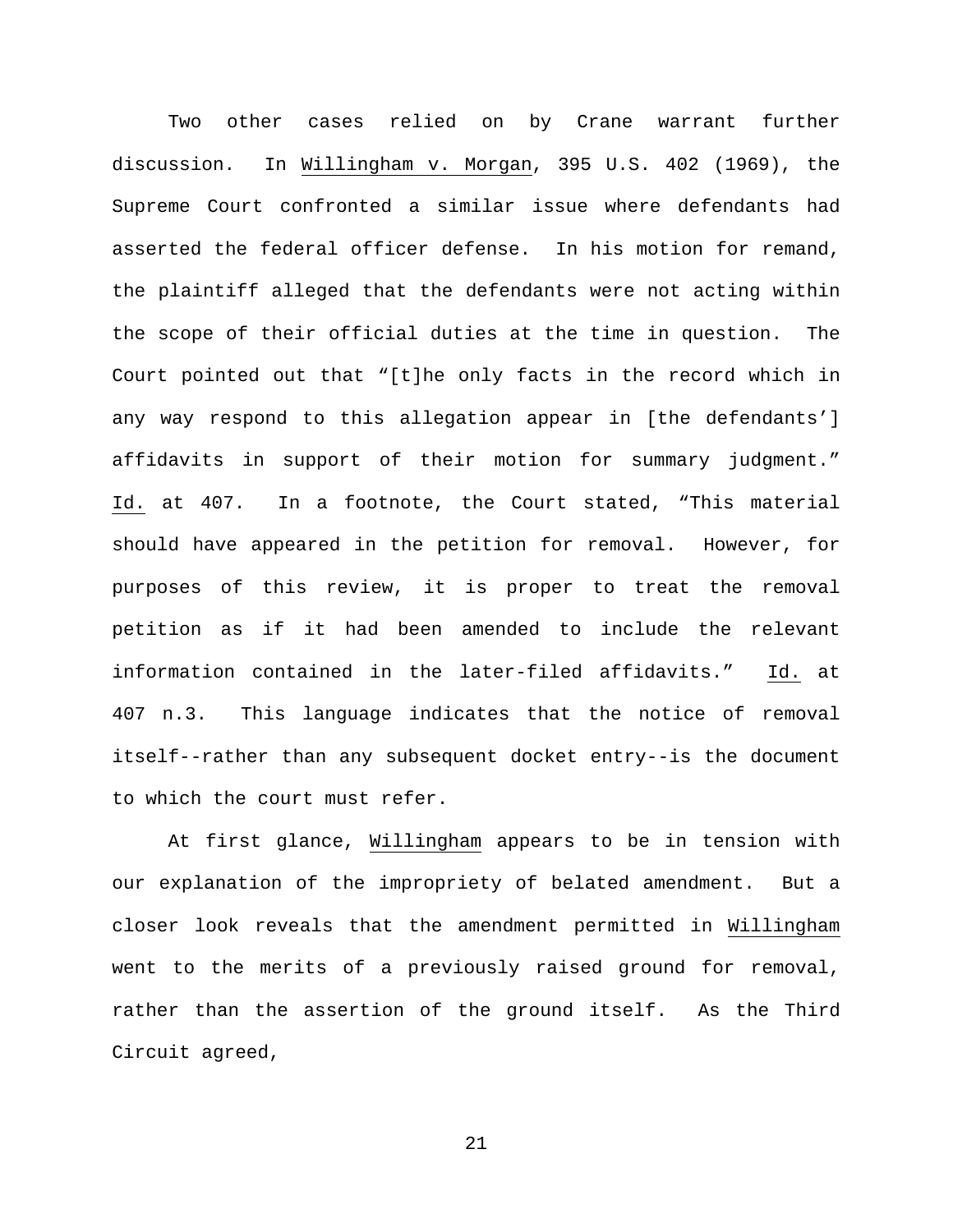[t]he Supreme Court has upheld removal where jurisdictional facts required to support the removal were found in later-filed affidavits rather than in the notice of removal.  $\ldots$  . . [W]e are satisfied that sections 1446(a) and 1653, together with the Supreme Court's opinion in Willingham, permit a court to consider jurisdictional facts contained in later-filed affidavits as amendments to the removal petition where, as here, those facts merely clarify (or correct technical deficiencies in) the allegations already contained in the original notice.

USX Corp. v. Adriatic Ins. Co., 345 F.3d 190, 205 n.12 (3d Cir. 2003); see also Ruppel v. CBS Corp., 701 F.3d 1176, 1184 n.1 (7th Cir. 2012) ("CBS could also have amended its notice of removal and added supporting exhibits under 28 U.S.C. § 1653 . . . ." (citing Willingham)); cf. In re Methyl Tertiary Butyl Ether ("MTBE") Prods. Liab. Litig., 488 F.3d 112, 129 (2d Cir. 2007) (noting that the defendants had not made a particular allegation in the notice of removal, "[n]or do they cite any later-filed affidavits which could provide the basis for us to treat the removal petitions as amended to include those allegations" (citing Willingham)). Thus, Willingham comports with our understanding of the importance of--and limits to- amending the notice of removal.

Williams v. Costco Wholesale Corp., 471 F.3d 975 (9th Cir. 2006), is also of no help to Crane. There, the defendant had removed on the basis of federal question jurisdiction, and when the plaintiff amended his complaint to remove the federal claim, the district court remanded. The Ninth Circuit held that the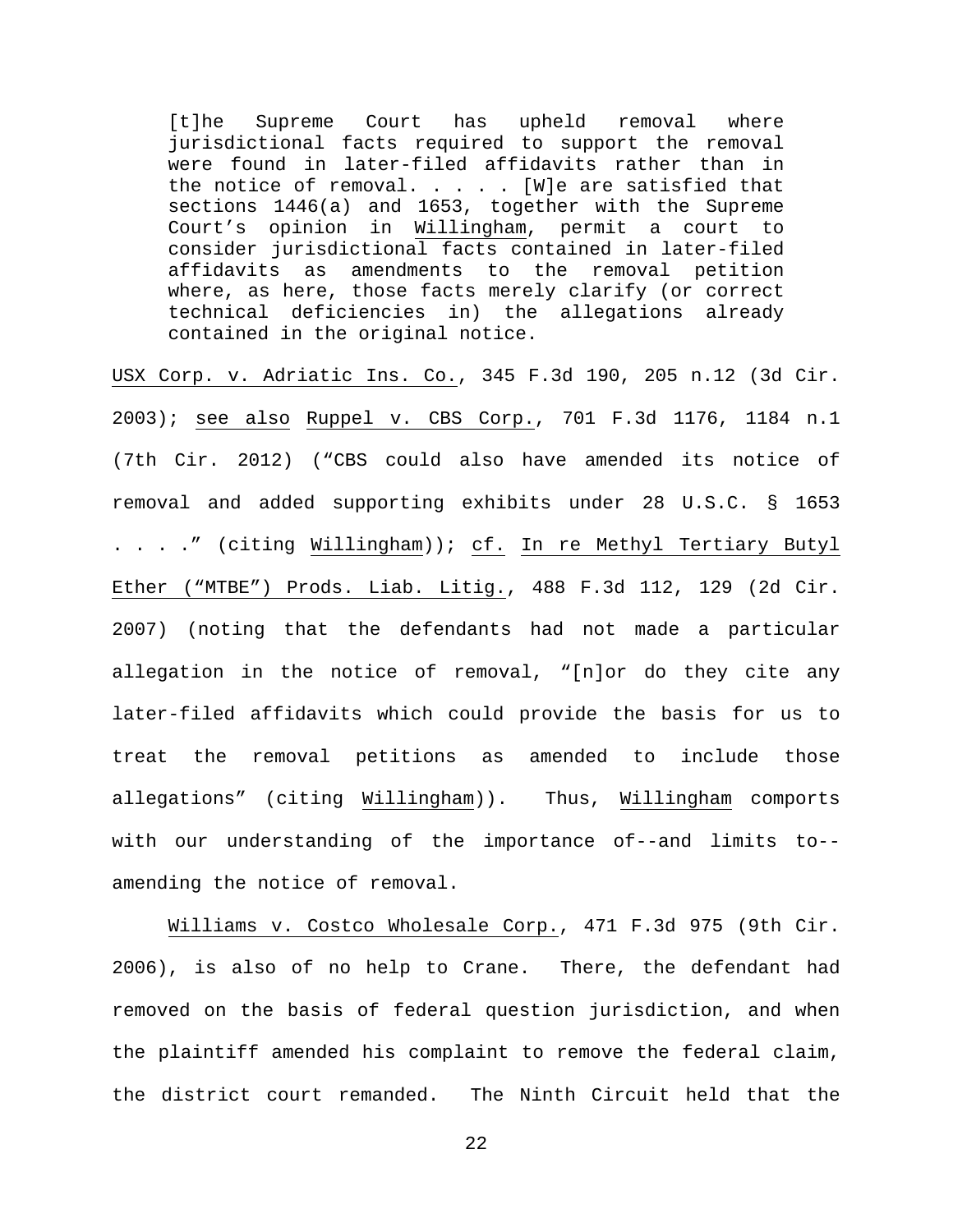remand was inappropriate because the district court had diversity jurisdiction as well--even though the defendant had not asserted diversity in its notice of removal. The court postulated that "post-removal amendments to the pleadings cannot affect whether a case is removable, because the propriety of removal is determined solely on the basis of the pleadings filed in state court." Id. at 976. The court then held that "[o]nce a case has been properly removed, the district court has jurisdiction over it on all grounds apparent from the complaint, not just those cited in the removal notice"--grounds asserted well before the thirty-day deadline. Id. at 977 (emphasis added).

The Ninth Circuit's approach, which mirrors that of the Fifth Circuit, $8$  has been criticized as contrary to well-settled practice. See Jeannette Cox, Removed Cases and Uninvoked Jurisdictional Grounds, 86 N.C. L. Rev. 937, 953–57 (2008) (arguing that the Fifth and Ninth Circuits "have failed to adequately explain their departure from the traditional approach to uninvoked jurisdictional grounds"). But even were we to

<span id="page-22-0"></span> <sup>8</sup> See Buchner v. F.D.I.C., 981 F.2d 816, 818 (5th Cir. 1993) ("The fact that the FDIC waived its right to remove the instant case is irrelevant to the determination of whether the case should have or could have been remanded once it had been properly removed by another party who had not waived the right to remove.").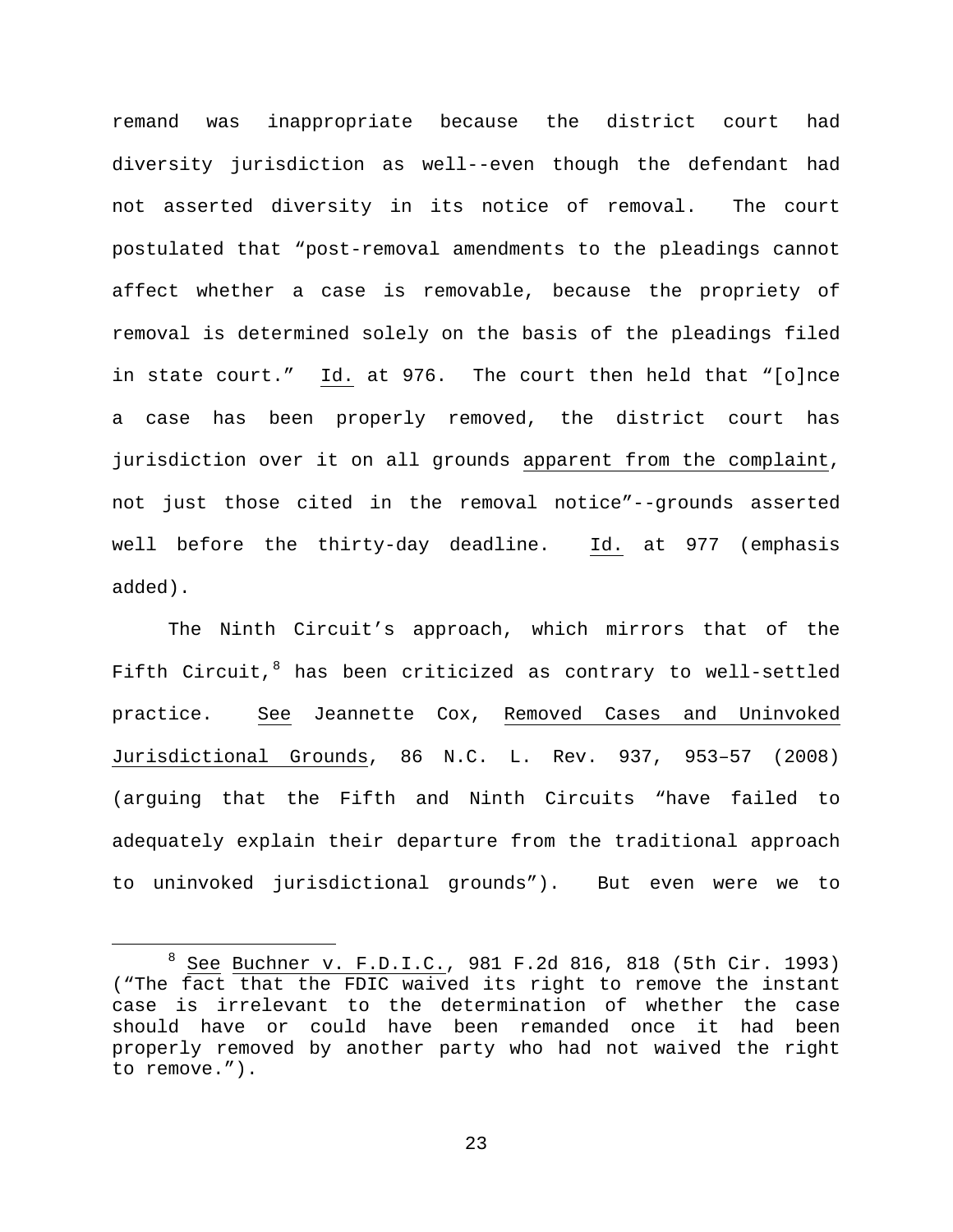accept those principles, they do not control the result here. Contrary to Crane's view of things, we do not take the Ninth Circuit's language as carte blanche for defendants to assert new grounds for removal at any time (as was the case here), but rather an invitation for the court to look at those grounds already before it.

Our litigation system typically operates on a raise-or-waive<sup>[9](#page-23-0)</sup> model: if a litigant fails to raise a claim in a complaint, or a defense in an answer, or to preserve an objection at trial, they are generally out of luck. This model forces efficiency and discourages sandbagging. It is thus reasonable to expect that a litigant would raise every ground for removal in his initial filing. Such a rule prevents precisely the incessant back-and-forth controversy we see here. $^{10}$  $^{10}$  $^{10}$ Crane made a strategic decision not to assert removal as to the

<span id="page-23-0"></span> <sup>9</sup> Though "raise-or-waive" is the usual nomenclature, in reality, of course, courts--including us here--often mean<br>"raise-or-forfeit." "Waiver is different from forfeiture. "Waiver is different from forfeiture. Whereas forfeiture is the failure to make the timely assertion<br>of a right, waiver is the intentional relinguishment or a right, waiver is the intentional relinquishment or abandonment of a known right." United States v. Olano, 507 U.S. 725, 733 (1993) (internal quotation marks and citation omitted).

<span id="page-23-1"></span> $10$  The thirty-day window for asserting federal jurisdiction runs from the moment the grounds for such jurisdiction become<br>apparent, rather than the filing of the complaint--thus apparent, rather than the filing of the complaint--thus<br>preventing the plaintiff from sandbagging by hiding plaintiff from jurisdictional grounds in a first complaint and later amending it to add them. See 28 U.S.C. § 1446(b)(3).